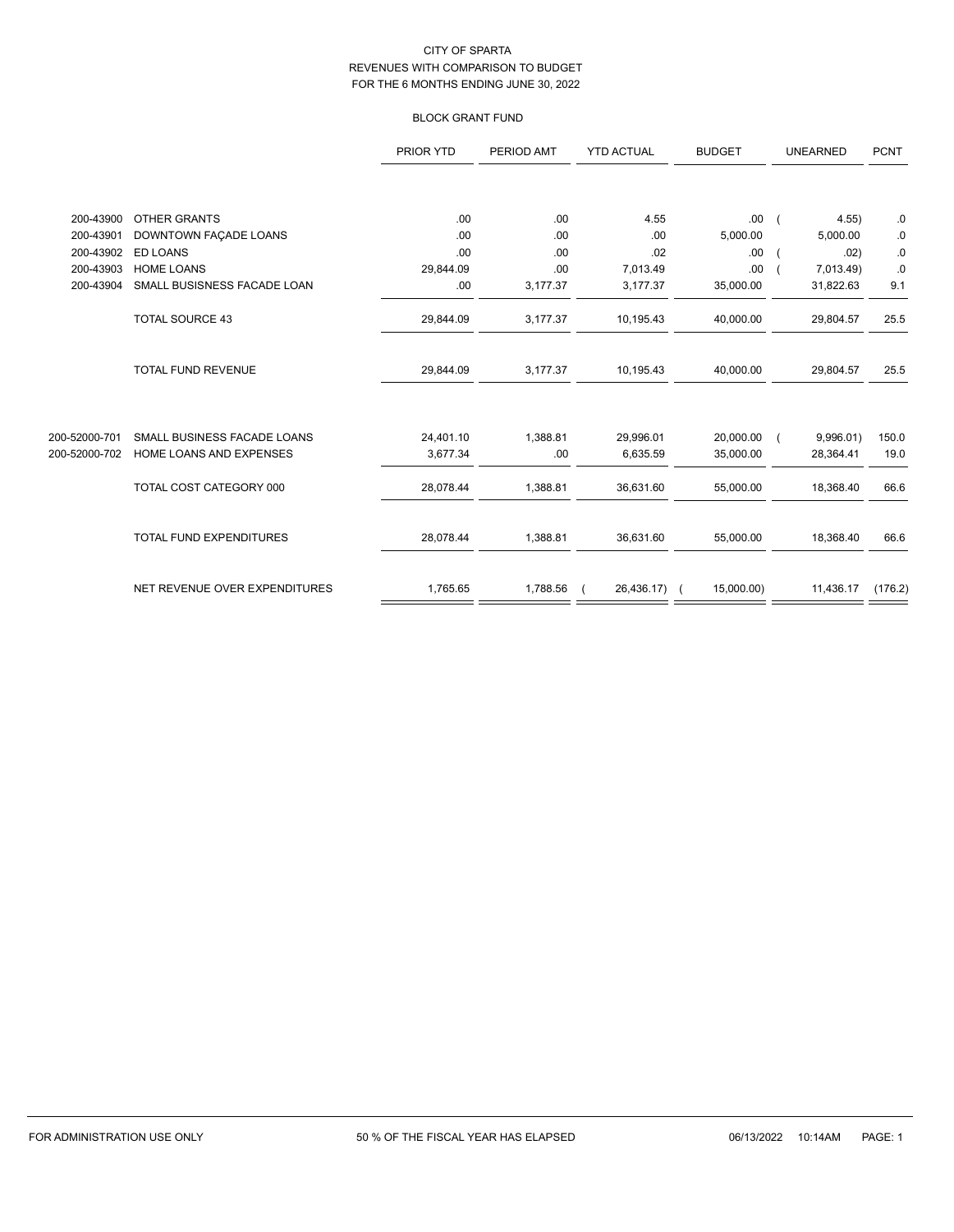## LIBRARY FUND

|           |                                   | PRIOR YTD  | PERIOD AMT | <b>YTD ACTUAL</b> | <b>BUDGET</b> | UNEXPENDED            | <b>PCNT</b> |
|-----------|-----------------------------------|------------|------------|-------------------|---------------|-----------------------|-------------|
|           | <b>TAXES</b>                      |            |            |                   |               |                       |             |
| 201-41100 | <b>GENERAL PROPERTY TAXES</b>     | 312,936.71 | 30,907.56  | 299,387.19        | 381,000.00    | 81,612.81             | 78.6        |
|           | <b>TOTAL TAXES</b>                | 312,936.71 | 30,907.56  | 299,387.19        | 381,000.00    | 81,612.81             | 78.6        |
|           | INTERGOVERNMENTAL REVENUES        |            |            |                   |               |                       |             |
| 201-43791 | <b>COUNTY AID LIBRARY</b>         | 139,527.00 | .00        | 130,331.56        | 130,333.00    | 1.44                  | 100.0       |
| 201-43900 | OTHER GRANTS                      | 3,000.00   | .00        | 540.31            | .00           | 540.31)<br>$\sqrt{ }$ | .0          |
|           | TOTAL INTERGOVERNMENTAL REVENUES  | 142,527.00 | .00.       | 130,871.87        | 130,333.00    | 538.87)               | 100.4       |
|           | PUBLIC CHARGES FOR SERVICES       |            |            |                   |               |                       |             |
| 201-46073 | <b>FINES</b>                      | 580.38     | 1,055.49   | 2,835.87          | 4,500.00      | 1,664.13              | 63.0        |
| 201-46074 | <b>COPIES</b>                     | 486.00     | 143.74     | 848.57            | 2,000.00      | 1,151.43              | 42.4        |
| 201-46076 | LIBRARY-PROGRAMMING               | 197.69     | .00        | .00               | .00           | .00                   | .0          |
| 201-46100 | <b>DONATIONS</b>                  | 208.63     | .00        | 70.00             | 400.00        | 330.00                | 17.5        |
|           | TOTAL PUBLIC CHARGES FOR SERVICES | 1,472.70   | 1,199.23   | 3,754.44          | 6,900.00      | 3,145.56              | 54.4        |
|           | MISCELLANEOUS REVENUES            |            |            |                   |               |                       |             |
| 201-48110 | INTEREST ON GENERAL INVESTMENT    | 479.75     | .00        | 59.71             | 400.00        | 340.29                | 14.9        |
| 201-48900 | MISCELLANEOUS REVENUES            | 52.47      | 36.38      | 101.68            | .00.          | 101.68)               | $\cdot$ 0   |
|           | TOTAL MISCELLANEOUS REVENUES      | 532.22     | 36.38      | 161.39            | 400.00        | 238.61                | 40.4        |
|           | <b>TOTAL FUND REVENUE</b>         | 457,468.63 | 32,143.17  | 434,174.89        | 518,633.00    | 84,458.11             | 83.7        |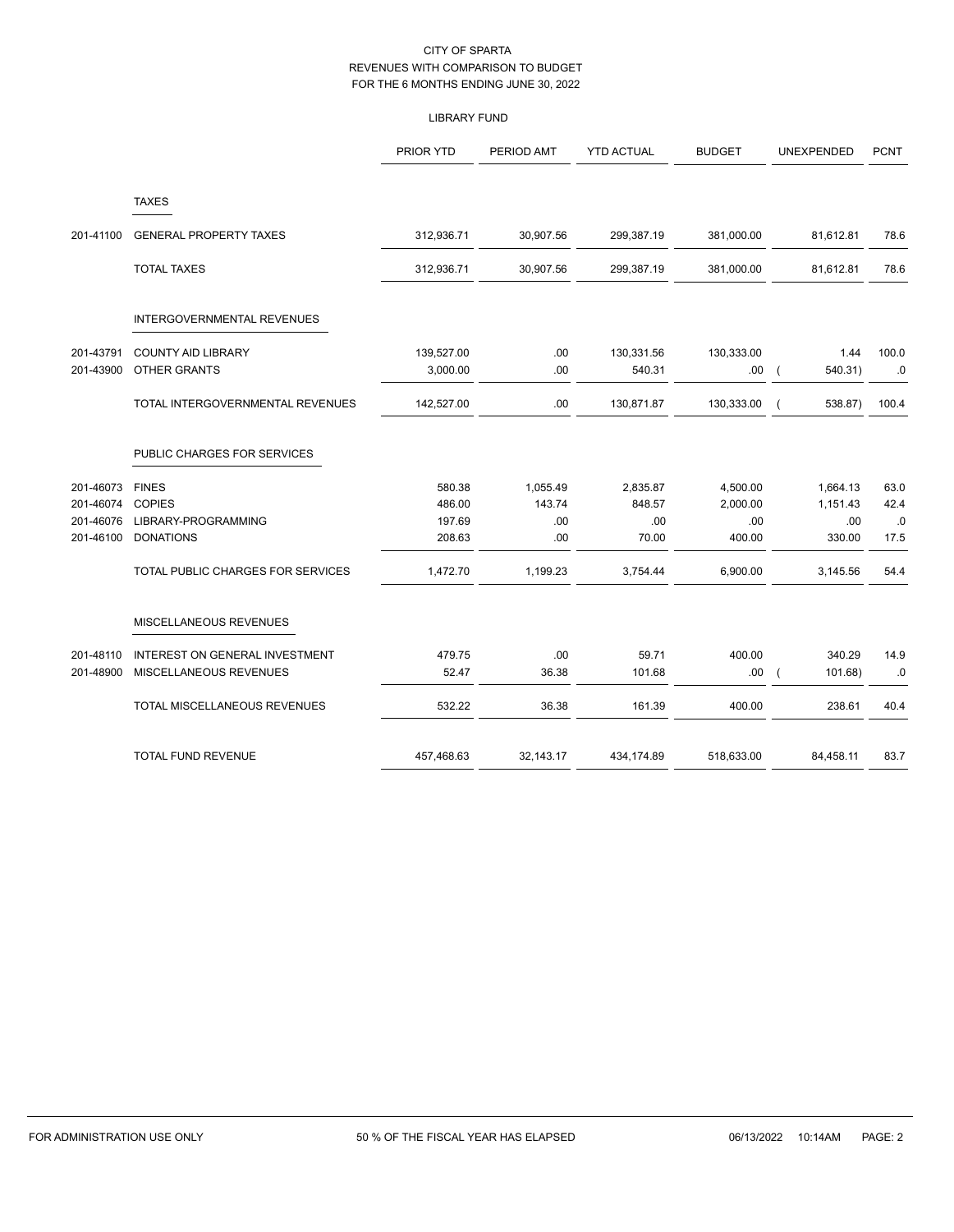## LIBRARY FUND

|               |                                  | PRIOR YTD  | PERIOD AMT | <b>YTD ACTUAL</b> | <b>BUDGET</b> | UNEXPENDED         | <b>PCNT</b> |
|---------------|----------------------------------|------------|------------|-------------------|---------------|--------------------|-------------|
|               |                                  |            |            |                   |               |                    |             |
| 201-52010-120 | LIBRARY-SALARIES                 | 136,037.43 | 10,112.51  | 116,970.97        | 314,622.82    | 197,651.85         | 37.2        |
| 201-52010-130 | <b>FICA</b>                      | 9,301.94   | 721.48     | 8,409.43          | 24,068.65     | 15,659.22          | 34.9        |
| 201-52010-132 | <b>RETIREMENT</b>                | 8,427.81   | 522.29     | 6,000.69          | 19,143.39     | 13,142.70          | 31.4        |
| 201-52010-133 | <b>HEALTH INSURANCE</b>          | 28,807.44  | 3,892.04   | 23,352.24         | 56,900.00     | 33,547.76          | 41.0        |
| 201-52010-134 | LIFE INSURANCE                   | 320.80     | 64.38      | 382.52            | 488.00        | 105.48             | 78.4        |
| 201-52010-135 | <b>DENTAL INSURANCE</b>          | 1,554.42   | 144.26     | 1,036.28          | 4,580.00      | 3,543.72           | 22.6        |
| 201-52010-220 | <b>ELECTRIC</b>                  | 2,307.89   | .00        | 2,486.77          | 7,000.00      | 4,513.23           | 35.5        |
| 201-52010-221 | <b>HEATING - GAS</b>             | 1,440.56   | .00        | 2,355.86          | 2,500.00      | 144.14             | 94.2        |
| 201-52010-222 | SEWER/WATER                      | 230.22     | .00        | 346.51            | 1,100.00      | 753.49             | 31.5        |
| 201-52010-240 | <b>REPAIRS &amp; MAINTENANCE</b> | 4,107.91   | .00        | 3,262.41          | 7,000.00      | 3,737.59           | 46.6        |
| 201-52010-250 | <b>CUSTODIAN SERVICES</b>        | 173.62     | .00        | 324.76            | 3,500.00      | 3,175.24           | 9.3         |
| 201-52010-320 | PUBLICATIONS/SEMINARS/DUES       | 966.00     | .00        | .00               | 1,000.00      | 1,000.00           | .0          |
| 201-52010-330 | TRAVEL/AUTO EXPENSE              | 47.66      | .00        | .00               | 500.00        | 500.00             | .0          |
| 201-52010-340 | OPERATING SUPPLIES               | 3,577.46   | 194.33     | 4,521.41          | 8,000.00      | 3,478.59           | 56.5        |
| 201-52010-390 | <b>TECHNOLOGY</b>                | 5,008.49   | 43.37      | 2,785.39          | 26,000.00     | 23,214.61          | 10.7        |
| 201-52010-391 | <b>TELEPHONE</b>                 | 419.21     | .00        | 365.78            | 1,000.00      | 634.22             | 36.6        |
| 201-52010-392 | LIBRARY-PROGRAMMING              | 6,551.43   | 217.77     | 3,157.60          | 9,017.00      | 5,859.40           | 35.0        |
| 201-52010-812 | <b>BOOKS</b>                     | 14,805.66  | 50.00      | 8,108.61          | 23,500.00     | 15,391.39          | 34.5        |
| 201-52010-813 | MAGAZINES/NEWSPAPERS             | 518.82     | 29.00      | 381.84            | 1,800.00      | 1,418.16           | 21.2        |
| 201-52010-814 | MOVIES/MUSIC                     | 1,308.01   | .00        | 1,107.69          | 1,800.00      | 692.31             | 61.5        |
| 201-52010-815 | <b>BOOKS ON TAPE</b>             | 457.85     | .00        | 301.92            | 400.00        | 98.08              | 75.5        |
|               | TOTAL COST CATEGORY 010          | 226,370.63 | 15,991.43  | 185,658.68        | 513,919.86    | 328,261.18         | 36.1        |
|               | <b>TOTAL FUND EXPENDITURES</b>   | 226,370.63 | 15,991.43  | 185,658.68        | 513,919.86    | 328,261.18         | 36.1        |
|               | NET REVENUE OVER EXPENDITURES    | 231,098.00 | 16,151.74  | 248,516.21        | 4,713.14      | 243,803.07) 5272.8 |             |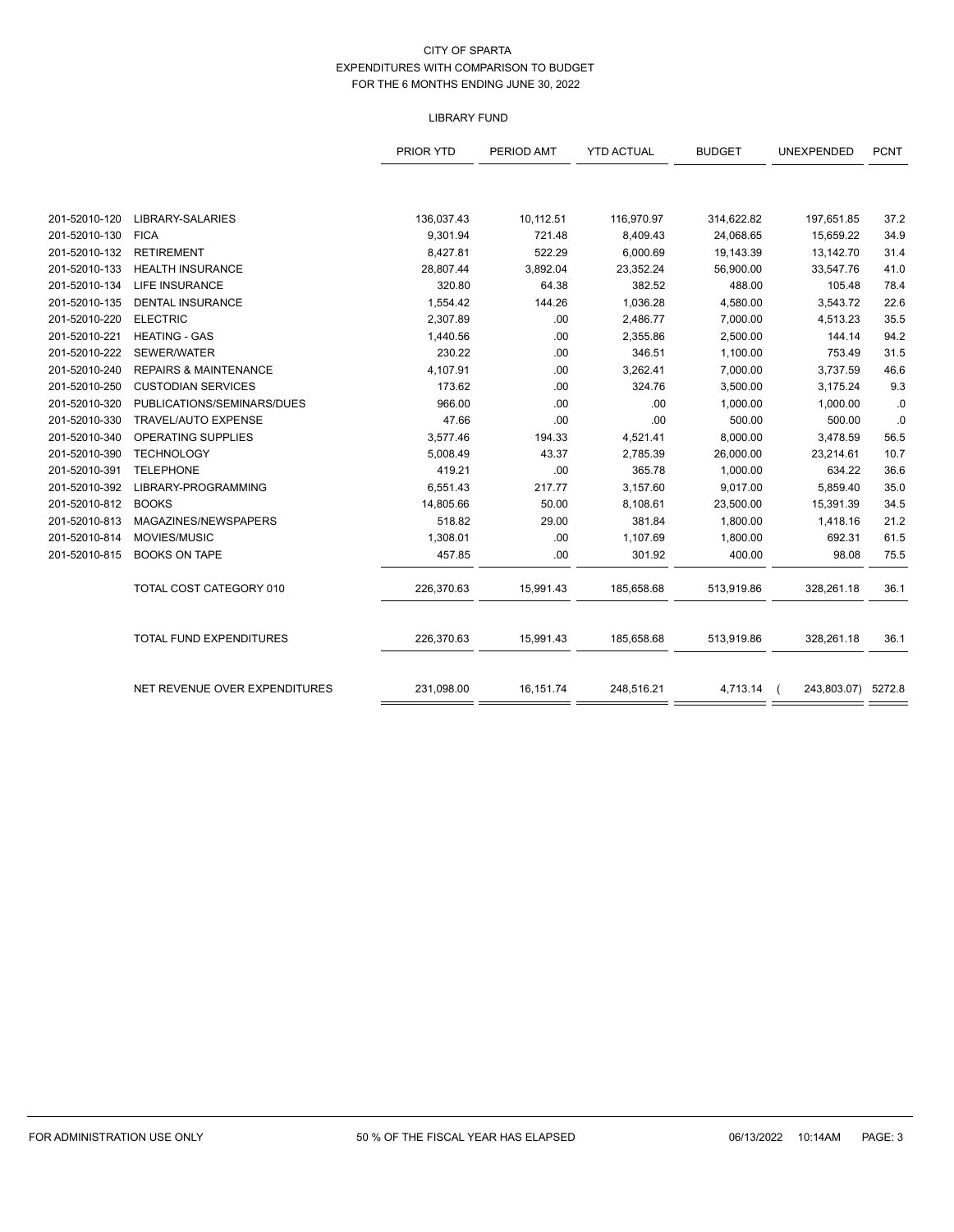## TOURISM FUND

|               |                                        | PRIOR YTD    | PERIOD AMT | <b>YTD ACTUAL</b>                      | <b>BUDGET</b> | UNEXPENDED | <b>PCNT</b> |
|---------------|----------------------------------------|--------------|------------|----------------------------------------|---------------|------------|-------------|
|               | <b>TAXES</b>                           |              |            |                                        |               |            |             |
| 203-41121     | <b>MOTEL TAX</b>                       | 29,786.72    | .00        | 57,080.04                              | 145,000.00    | 87,919.96  | 39.4        |
|               | <b>TOTAL TAXES</b>                     | 29,786.72    | .00        | 57,080.04                              | 145,000.00    | 87,919.96  | 39.4        |
|               | MISCELLANEOUS REVENUES                 |              |            |                                        |               |            |             |
| 203-48200     | <b>RENT ON BUILDINGS &amp; OFFICES</b> | 16,500.00)   | .00.       | 24,750.00)<br>$\overline{\phantom{a}}$ | 33,000.00     | 57,750.00  | 75.0)       |
| 203-48300     | PROJECT DONATIONS                      | 4,000.00     | .00        | .00                                    | .00           | .00        | .0          |
|               | TOTAL MISCELLANEOUS REVENUES           | 12,500.00)   | .00.       | 24,750.00)<br>$\overline{ }$           | 33,000.00     | 57,750.00  | 75.0)       |
|               | <b>TOTAL FUND REVENUE</b>              | 17,286.72    | .00        | 32,330.04                              | 178,000.00    | 145,669.96 | 18.2        |
| 203-52030-215 | <b>MUSEUM SUPPORT</b>                  | 20,000.00    | .00        | 22,500.00                              | 20,000.00     | 2,500.00   | 112.5       |
| 203-52030-216 | <b>CHAMBER SUPPORT</b>                 | 1,606.54)    | 29,806.20  | 29,806.20                              | 91,000.00     | 61,193.80  | 32.8        |
| 203-52030-233 | <b>SPECIAL PROJECTS</b>                | 3,700.00     | .00        | 1,000.00                               | 10,000.00     | 9,000.00   | 10.0        |
| 203-52030-601 | PRINCIPAL - 2003 REFINANCING           | 39,762.51    | .00        | 41,088.78                              | 41,054.00     | 34.78)     | 100.1       |
| 203-52030-602 | INTEREST - 2003 REFINANCING            | 13,261.66    | .00        | 11,935.39                              | 11,969.00     | 33.61      | 99.7        |
|               | TOTAL COST CATEGORY 030                | 75,117.63    | 29,806.20  | 106,330.37                             | 174,023.00    | 67,692.63  | 61.1        |
|               | TOTAL FUND EXPENDITURES                | 75,117.63    | 29,806.20  | 106,330.37                             | 174,023.00    | 67,692.63  | 61.1        |
|               | NET REVENUE OVER EXPENDITURES          | 57,830.91) ( | 29,806.20) | 74,000.33)                             | 3,977.00      | 77,977.33  | (1860.      |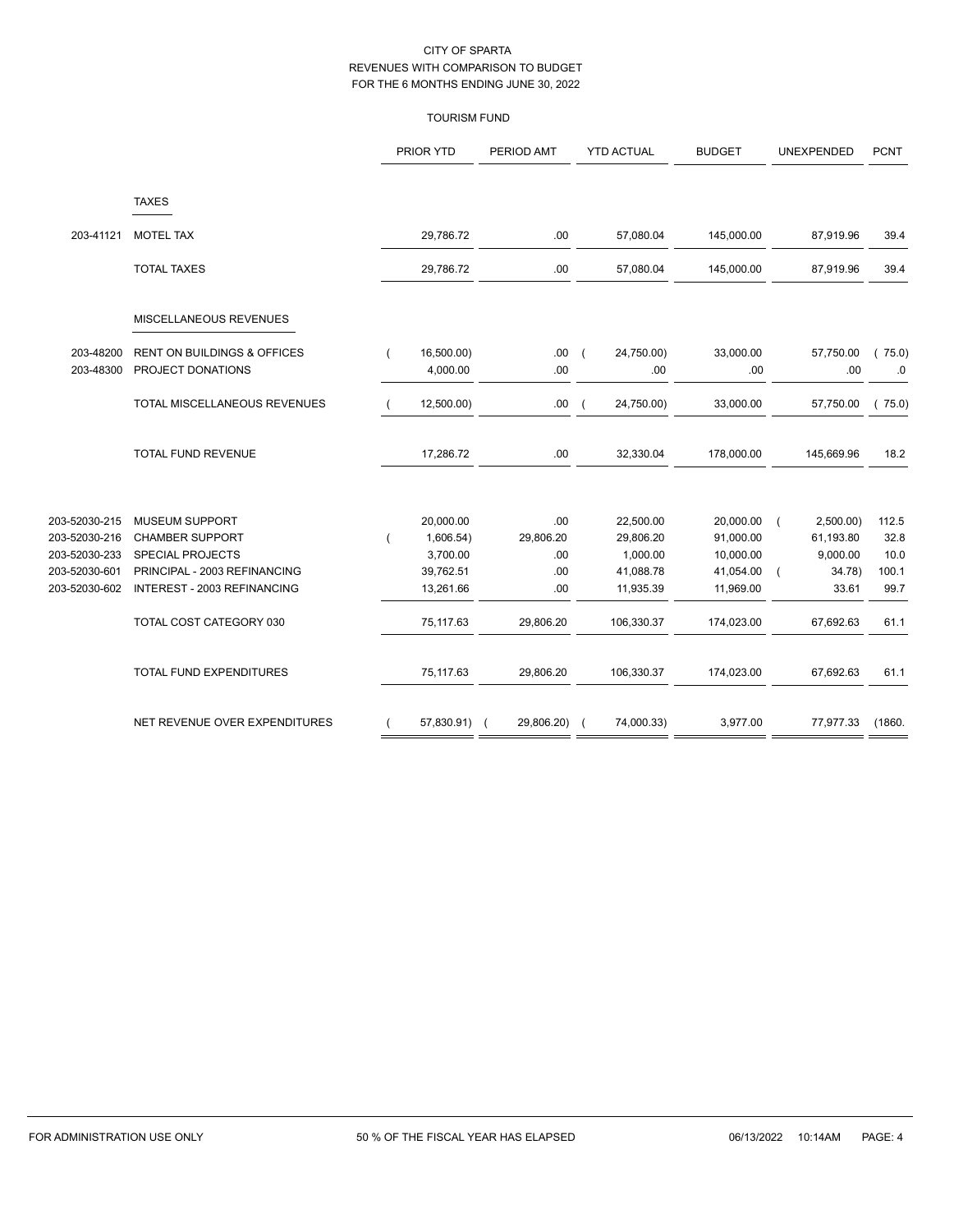#### FITNESS CENTER FUND

| <b>TAXES</b><br>204-41100<br><b>GENERAL PROPERTY TAXES</b><br>3,171.09<br>.00<br>.00<br>.00<br>.00<br><b>TOTAL TAXES</b><br>3,171.09<br>.00<br>.00<br>.00<br>.00<br>MISCELLANEOUS REVENUES<br>204-48200<br><b>RENT OF BUILDINGS</b><br>2,060.00<br>150.00<br>985.00<br>2,000.00<br>1,015.00<br>TOTAL MISCELLANEOUS REVENUES<br>2,060.00<br>150.00<br>985.00<br>2,000.00<br>1,015.00<br>49.3<br><b>TOTAL FUND REVENUE</b><br>5,231.09<br>150.00<br>985.00<br>2,000.00<br>1,015.00<br><b>EXPENDITURES</b><br>.00<br>124.70<br>SEWER/WATER<br>197.76<br>500.00<br>375.30<br>24.9<br><b>REPAIRS &amp; MAINTENANCE</b><br>18.96<br>.00<br>79.98<br>300.00<br>220.02<br>26.7<br>56.62<br>OPERATING SUPPLIES<br>176.21<br>222.25<br>18.5<br>1,200.00<br>977.75<br><b>TOTAL EXPENDITURES</b><br>392.93<br>56.62<br>426.93<br>2,000.00<br>1,573.07<br>21.4<br>TOTAL FUND EXPENDITURES<br>392.93<br>56.62<br>426.93<br>2,000.00<br>1,573.07<br>NET REVENUE OVER EXPENDITURES<br>4,838.16<br>93.38<br>558.07<br>558.07)<br>.00.<br>$\sqrt{2}$ |               | PRIOR YTD | PERIOD AMT | <b>YTD ACTUAL</b> | <b>BUDGET</b> | UNEXPENDED | <b>PCNT</b> |
|------------------------------------------------------------------------------------------------------------------------------------------------------------------------------------------------------------------------------------------------------------------------------------------------------------------------------------------------------------------------------------------------------------------------------------------------------------------------------------------------------------------------------------------------------------------------------------------------------------------------------------------------------------------------------------------------------------------------------------------------------------------------------------------------------------------------------------------------------------------------------------------------------------------------------------------------------------------------------------------------------------------------------------|---------------|-----------|------------|-------------------|---------------|------------|-------------|
|                                                                                                                                                                                                                                                                                                                                                                                                                                                                                                                                                                                                                                                                                                                                                                                                                                                                                                                                                                                                                                    |               |           |            |                   |               |            |             |
|                                                                                                                                                                                                                                                                                                                                                                                                                                                                                                                                                                                                                                                                                                                                                                                                                                                                                                                                                                                                                                    |               |           |            |                   |               |            | 0.          |
|                                                                                                                                                                                                                                                                                                                                                                                                                                                                                                                                                                                                                                                                                                                                                                                                                                                                                                                                                                                                                                    |               |           |            |                   |               |            | $\cdot$ 0   |
|                                                                                                                                                                                                                                                                                                                                                                                                                                                                                                                                                                                                                                                                                                                                                                                                                                                                                                                                                                                                                                    |               |           |            |                   |               |            |             |
|                                                                                                                                                                                                                                                                                                                                                                                                                                                                                                                                                                                                                                                                                                                                                                                                                                                                                                                                                                                                                                    |               |           |            |                   |               |            | 49.3        |
|                                                                                                                                                                                                                                                                                                                                                                                                                                                                                                                                                                                                                                                                                                                                                                                                                                                                                                                                                                                                                                    |               |           |            |                   |               |            |             |
|                                                                                                                                                                                                                                                                                                                                                                                                                                                                                                                                                                                                                                                                                                                                                                                                                                                                                                                                                                                                                                    |               |           |            |                   |               |            | 49.3        |
|                                                                                                                                                                                                                                                                                                                                                                                                                                                                                                                                                                                                                                                                                                                                                                                                                                                                                                                                                                                                                                    |               |           |            |                   |               |            |             |
| 204-52040-240<br>204-52040-340                                                                                                                                                                                                                                                                                                                                                                                                                                                                                                                                                                                                                                                                                                                                                                                                                                                                                                                                                                                                     | 204-52040-222 |           |            |                   |               |            |             |
|                                                                                                                                                                                                                                                                                                                                                                                                                                                                                                                                                                                                                                                                                                                                                                                                                                                                                                                                                                                                                                    |               |           |            |                   |               |            |             |
|                                                                                                                                                                                                                                                                                                                                                                                                                                                                                                                                                                                                                                                                                                                                                                                                                                                                                                                                                                                                                                    |               |           |            |                   |               |            |             |
|                                                                                                                                                                                                                                                                                                                                                                                                                                                                                                                                                                                                                                                                                                                                                                                                                                                                                                                                                                                                                                    |               |           |            |                   |               |            |             |
|                                                                                                                                                                                                                                                                                                                                                                                                                                                                                                                                                                                                                                                                                                                                                                                                                                                                                                                                                                                                                                    |               |           |            |                   |               |            | 21.4        |
|                                                                                                                                                                                                                                                                                                                                                                                                                                                                                                                                                                                                                                                                                                                                                                                                                                                                                                                                                                                                                                    |               |           |            |                   |               |            | .0          |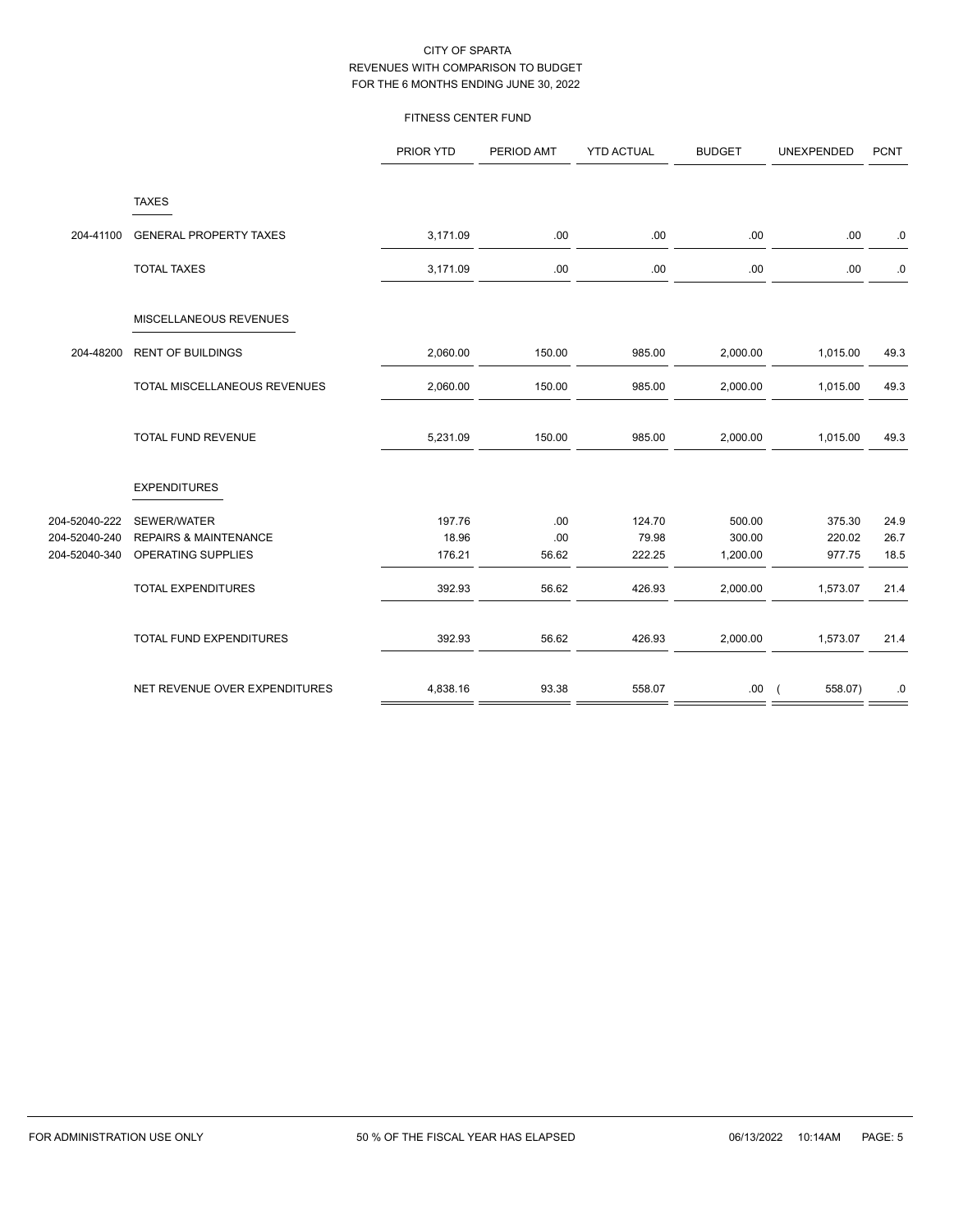## YOUTH ACTIVITIES FUND

|               |                                   | PRIOR YTD | PERIOD AMT | <b>YTD ACTUAL</b> | <b>BUDGET</b> | UNEXPENDED | <b>PCNT</b> |
|---------------|-----------------------------------|-----------|------------|-------------------|---------------|------------|-------------|
|               | PUBLIC CHARGES FOR SERVICES       |           |            |                   |               |            |             |
| 205-46711     | YOUTH REC - WRESTLING REVENUES    | .00       | .00        | 4,135.73          | 10,000.00     | 5,864.27   | 41.4        |
| 205-46712     | YOUTH REC - GYMNASTICS REVENUE    | 55.93     | .00        | .00               | 2,500.00      | 2,500.00   | .0          |
| 205-46714     | YOUTH REC - SWIMMING POOL         | 2,653.08  | .00        | .00               | 6,000.00      | 6,000.00   | .0          |
| 205-46715     | YOUTH REC - SPORT SPONSOR         | 3,549.00  | .00        | 100.00            | 2,000.00      | 1,900.00   | 5.0         |
| 205-46716     | YOUTH REC - SCHOLARSHIP           | .00       | .00        | .00               | 1,000.00      | 1,000.00   | .0          |
| 205-46717     | YOUTH REC - ADULT FITNESS         | 91.00     | .00        | 59.59)            | 7,000.00      | 7,059.59   | .9)         |
| 205-46718     | YOUTH REC - PARKS                 | .00       | .00        | .00               | 1,000.00      | 1,000.00   | 0.0         |
| 205-46720     | YOUTH REC-BROCHURE ADS            | 709.02    | .00        | .00               | .00           | .00        | .0          |
|               | TOTAL PUBLIC CHARGES FOR SERVICES | 7,058.03  | .00        | 4,176.14          | 29,500.00     | 25,323.86  | 14.2        |
|               | <b>TOTAL FUND REVENUE</b>         | 7,058.03  | .00        | 4,176.14          | 29,500.00     | 25,323.86  | 14.2        |
| 205-52050-671 | YOUTH REC - WRESTLING             | 320.00    | .00        | 2,569.31          | 8,500.00      | 5,930.69   | 30.2        |
| 205-52050-672 | YOUTH REC - GYMNASTICS            | 1,424.51  | .00        | 863.44            | 3,000.00      | 2,136.56   | 28.8        |
| 205-52050-673 | YOUTH REC - FOOTBALL              | .00       | .00        | .00               | 1,000.00      | 1,000.00   | .0          |
| 205-52050-674 | YOUTH REC - SWIM POOL             | .00       | .00        | .00               | 500.00        | 500.00     | .0          |
| 205-52050-676 | YOUTH REC - SCHOLARSHIP           | .00       | .00        | .00               | 5,000.00      | 5,000.00   | .0          |
| 205-52050-677 | YOUTH REC - ADULT FITNESS         | .00       | .00        | 127.78            | 6,000.00      | 5,872.22   | 2.1         |
|               | TOTAL COST CATEGORY 050           | 1,744.51  | .00        | 3,560.53          | 24,000.00     | 20,439.47  | 14.8        |
|               | TOTAL FUND EXPENDITURES           | 1,744.51  | .00        | 3,560.53          | 24,000.00     | 20,439.47  | 14.8        |
|               | NET REVENUE OVER EXPENDITURES     | 5,313.52  | .00        | 615.61            | 5,500.00      | 4,884.39   | 11.2        |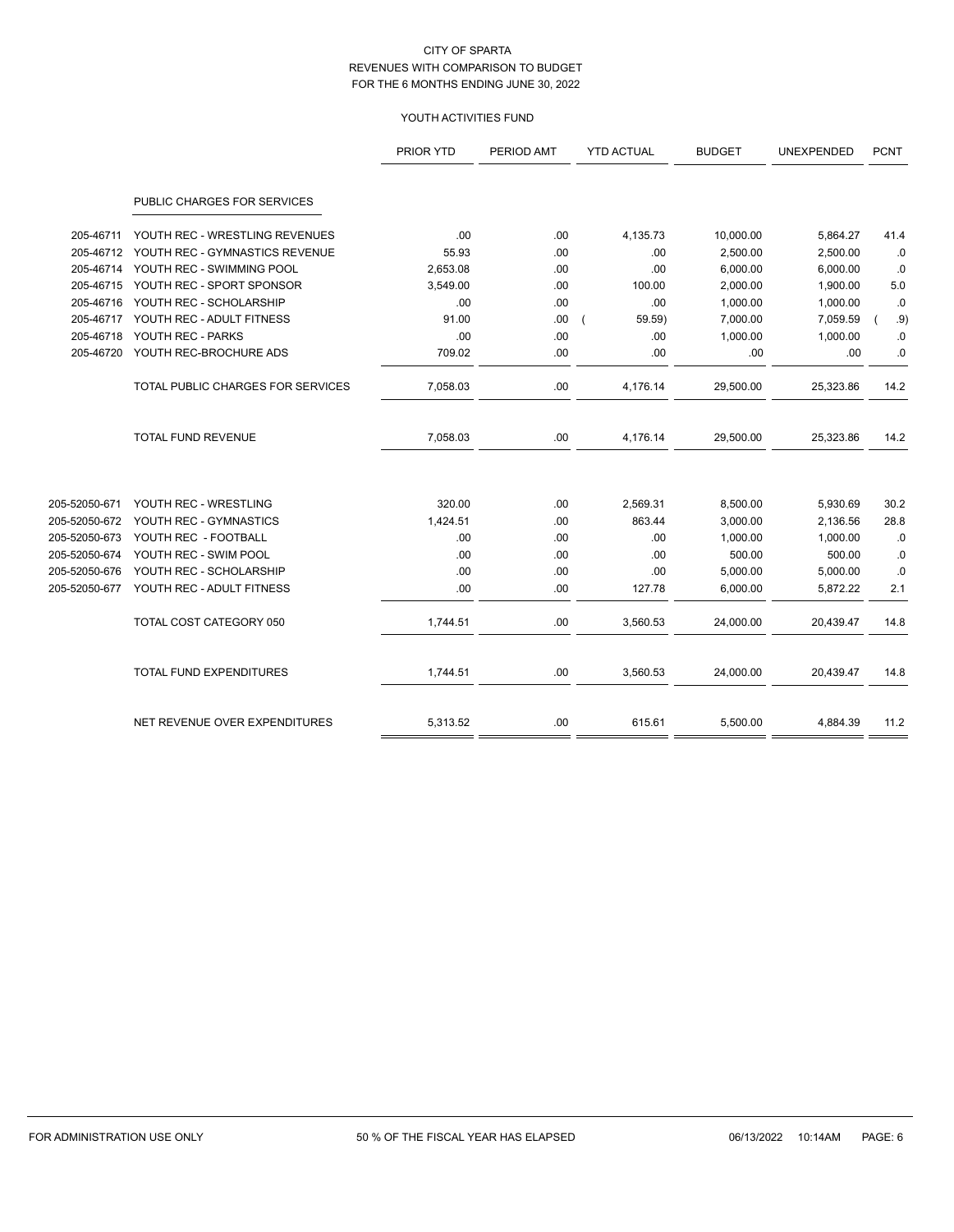## GOLF COURSE FUND

|               |                                   | PRIOR YTD  | PERIOD AMT | <b>YTD ACTUAL</b> | <b>BUDGET</b> | UNEXPENDED            | <b>PCNT</b> |
|---------------|-----------------------------------|------------|------------|-------------------|---------------|-----------------------|-------------|
|               | PUBLIC CHARGES FOR SERVICES       |            |            |                   |               |                       |             |
| 206-46731     | <b>CONCESSIONAIRE</b>             | 4,500.00   | .00        | 4,653.00          | 12,000.00     | 7,347.00              | 38.8        |
| 206-46732     | PERMITS & FEES                    | 255,455.99 | 2,613.81   | 254,535.88        | 350,000.00    | 95,464.12             | 72.7        |
| 206-46733     | <b>CART SHED RENTAL</b>           | 48,090.00  | .00        | .00               | 48,000.00     | 48,000.00             | .0          |
| 206-46734     | DRIVING RANGE FEES                | 10,294.55  | 660.78     | 3,796.78          | 15,000.00     | 11,203.22             | 25.3        |
| 206-46735     | <b>GOLF CART TRAIL FEE</b>        | 36,994.19  | .00        | .00               | 30,900.00     | 30,900.00             | .0          |
| 206-46736     | <b>GOLF COURSE FUEL SALES</b>     | 739.51     | 138.40     | 1,974.36          | 2,000.00      | 25.64                 | 98.7        |
| 206-46737     | <b>CART RENTALS</b>               | 14,349.04  | .00        | .00               | 70,000.00     | 70,000.00             | .0          |
| 206-46738     | <b>MERCHANDISE SALES</b>          | 595.66     | .00        | 139.87            | 1,200.00      | 1,060.13              | 11.7        |
| 206-46739     | <b>RENT OF CART SHED</b>          | .00        | .00        | .00               | 15,000.00     | 15,000.00             | .0          |
| 206-46740     | <b>GOLF COURSE LUMBER SALES</b>   | .00        | .00        | 5,947.50          | .00           | 5,947.50)<br>$\left($ | .0          |
|               | TOTAL PUBLIC CHARGES FOR SERVICES | 371,018.94 | 3,412.99   | 271,047.39        | 544,100.00    | 273,052.61            | 49.8        |
|               | MISCELLANEOUS REVENUES            |            |            |                   |               |                       |             |
| 206-48300     | SALE OF GOLF COURSE PROPERTY      | 17,139.89  | .00        | .00               | .00           | .00.                  | .0          |
| 206-48900     | MISCELLANEOUS REVENUES            | 523.28     | .00        | 1,745.47)         | 1,000.00      | 2,745.47              | (174.6)     |
|               | TOTAL MISCELLANEOUS REVENUES      | 17,663.17  | .00.       | 1,745.47)         | 1,000.00      | 2,745.47              | (174.6)     |
|               | <b>TOTAL FUND REVENUE</b>         | 388,682.11 | 3,412.99   | 269,301.92        | 545,100.00    | 275,798.08            | 49.4        |
|               | <b>GOLF COURSE</b>                |            |            |                   |               |                       |             |
| 206-52060-120 | <b>GOLF COURSE-SALARIES</b>       | 66,190.85  | 9,229.41   | 51,049.20         | 156,908.70    | 105,859.50            | 32.5        |
| 206-52060-130 | <b>FICA</b>                       | 4,745.70   | 693.57     | 3,746.86          | 12,003.52     | 8,256.66              | 31.2        |
| 206-52060-132 | <b>RETIREMENT</b>                 | 2,812.72   | 143.99     | 2,073.57          | 12,503.04     | 10,429.47             | 16.6        |
| 206-52060-133 | <b>HEALTH INSURANCE</b>           | 16,031.30  | 1,226.92   | 8,413.16          | 23,825.00     | 15,411.84             | 35.3        |
| 206-52060-134 | <b>LIFE INSURANCE</b>             | 86.33      | 8.03       | 61.19             | 134.00        | 72.81                 | 45.7        |
| 206-52060-135 | DENTAL INSURANCE                  | 781.08     | 75.97      | 629.97            | 1,548.00      | 918.03                | 40.7        |
| 206-52060-220 | <b>ELECTRIC</b>                   | 2,025.53   | .00        | 607.56            | 7,000.00      | 6,392.44              | 8.7         |
| 206-52060-221 | <b>HEATING - GAS</b>              | 564.22     | 40.09      | 712.91            | 1,500.00      | 787.09                | 47.5        |
| 206-52060-222 | SEWER/WATER                       | 262.25     | .00        | 137.24            | 600.00        | 462.76                | 22.9        |
| 206-52060-232 | ADVERTISING                       | 455.00     | .00        | .00               | 7,000.00      | 7,000.00              | .0          |
| 206-52060-320 | PUBLICATIONS/SEMINARS/DUES        | 750.00     | .00        | 860.00            | 1,000.00      | 140.00                | 86.0        |
| 206-52060-340 | OPERATING SUPPLIES                | 22,287.92  | 1,851.50   | 20,225.06         | 43,000.00     | 22,774.94             | 47.0        |
| 206-52060-346 | <b>CHEMICALS</b>                  | 39,509.34  | 525.30     | 45,393.34         | 44,000.00     | 1,393.34)             | 103.2       |
| 206-52060-347 | <b>TOP DRESSING</b>               | .00        | .00        | .00               | 3,000.00      | 3,000.00              | .0          |
| 206-52060-348 | <b>GROUNDS MAINTENANCE</b>        | 2,994.25   | 2,826.49   | 3,089.10          | 5,000.00      | 1,910.90              | 61.8        |
| 206-52060-371 | GAS/OIL                           | 5,450.14   | 1,078.56   | 7,813.87          | 15,000.00     | 7,186.13              | 52.1        |
| 206-52060-391 | <b>TELEPHONE</b>                  | 1,073.71   | .00        | 929.32            | 3,000.00      | 2,070.68              | 31.0        |
| 206-52060-600 | IRRIGATION SYSTEM-PRINCIPAL       | 30,000.00  | .00        | 30,000.00         | 30,000.00     | .00                   | 100.0       |
| 206-52060-601 | <b>IRRIGATION SYSTEM-INTEREST</b> | 5,488.89   | .00        | 7,150.00          | 13,850.00     | 6,700.00              | 51.6        |
| 206-52060-816 | <b>EQUIPMENT</b>                  | 84,175.97  | .00        | 2,050.00          | 62,950.00     | 60,900.00             | 3.3         |
|               | <b>TOTAL GOLF COURSE</b>          | 285,685.20 | 17,699.83  | 184,942.35        | 443,822.26    | 258,879.91            | 41.7        |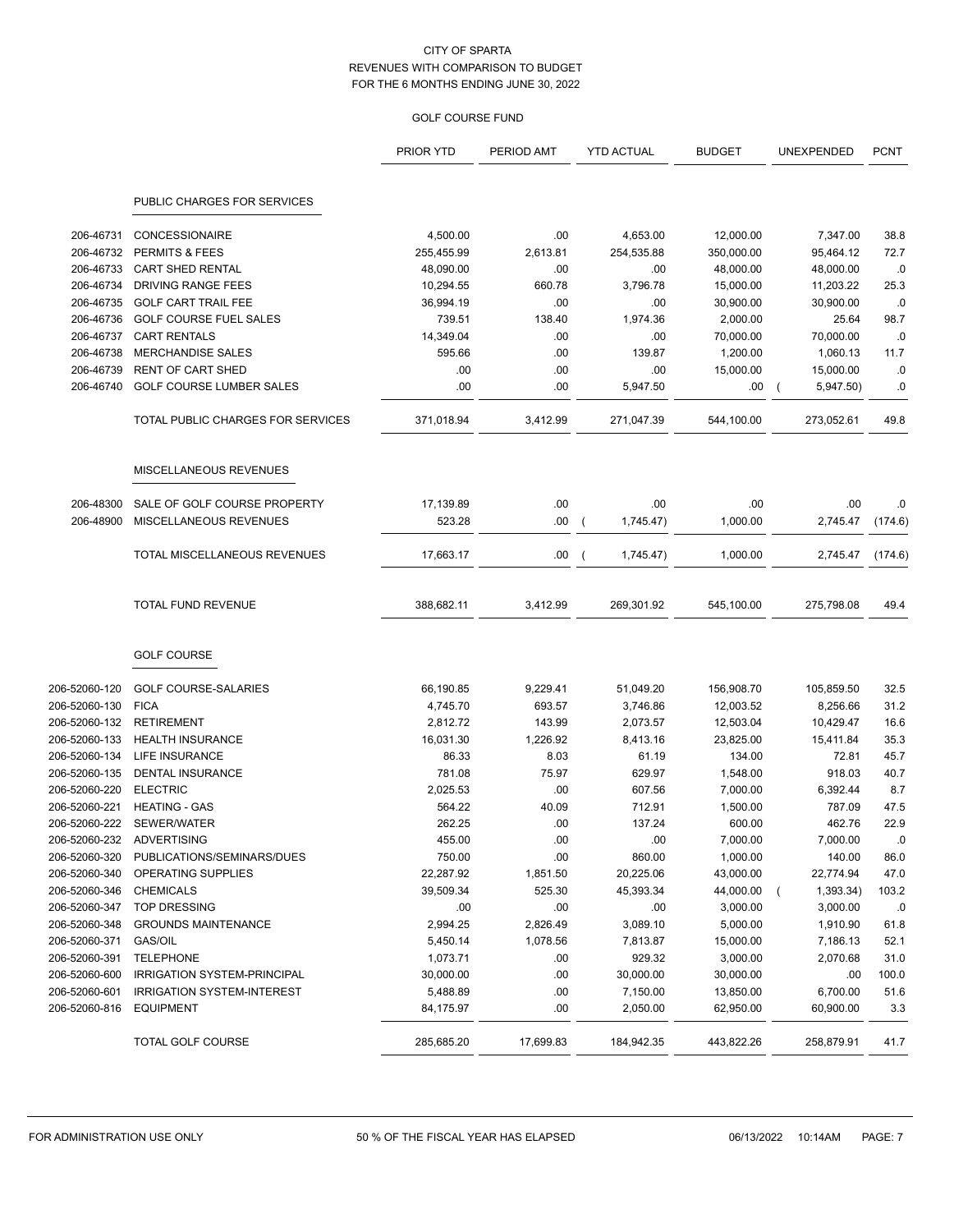## GOLF COURSE FUND

|               |                               | PRIOR YTD  | PERIOD AMT | <b>YTD ACTUAL</b> | <b>BUDGET</b> | UNEXPENDED              | <b>PCNT</b> |
|---------------|-------------------------------|------------|------------|-------------------|---------------|-------------------------|-------------|
|               |                               |            |            |                   |               |                         |             |
|               | <b>CLUB HOUSE</b>             |            |            |                   |               |                         |             |
| 206-52061-120 | <b>CLUB HOUSE-SALARIES</b>    | 11,946.85  | 2,886.18   | 11,797.02         | 34,595.39     | 22,798.37               | 34.1        |
| 206-52061-130 | <b>FICA</b>                   | 906.65     | 220.78     | 902.15            | 2,646.55      | 1,744.40                | 34.1        |
| 206-52061-132 | <b>RETIREMENT</b>             | 773.46     | 187.60     | 764.70            | 2,000.00      | 1,235.30                | 38.2        |
| 206-52061-133 | <b>HEALTH INSURANCE</b>       | 473.85     | .00        | .00               | 250.00        | 250.00                  | .0          |
| 206-52061-134 | <b>LIFE INSURANCE</b>         | 7.57       | 2.69       | 8.72              | 20.00         | 11.28                   | 43.6        |
| 206-52061-135 | <b>DENTAL INSURANCE</b>       | 4.25       | .00        | 2.55              | 15.00         | 12.45                   | 17.0        |
| 206-52061-220 | <b>ELECTRIC</b>               | 1,643.25   | .00        | 2,097.28          | 11,500.00     | 9,402.72                | 18.2        |
| 206-52061-221 | <b>HEATING - GAS</b>          | 631.46     | 446.87     | 2,129.99          | 3,000.00      | 870.01                  | 71.0        |
| 206-52061-222 | SEWER/WATER                   | 599.62     | .00        | 250.99            | 2,500.00      | 2,249.01                | 10.0        |
| 206-52061-340 | OPERATING SUPPLIES            | 4,572.46   | .00        | 17,600.37         | 12,000.00     | 5,600.37)<br>$\sqrt{ }$ | 146.7       |
| 206-52061-343 | <b>CREDIT CARD FEES</b>       | 7,479.18   | .00        | 4,280.64          | 8,000.00      | 3,719.36                | 53.5        |
| 206-52061-371 | GAS/OIL                       | 2,553.63   | .00        | .00               | 6,000.00      | 6,000.00                | .0          |
| 206-52061-391 | <b>TELEPHONE</b>              | 205.57     | 41.00      | 246.17            | 800.00        | 553.83                  | 30.8        |
| 206-52061-399 | <b>GOLF CART LEASE</b>        | .00        | .00        | .00               | 4,500.00      | 4,500.00                | .0          |
| 206-52061-810 | <b>OUTLAY</b>                 | .00        | .00        | 4,815.66          | 5,000.00      | 184.34                  | 96.3        |
|               | TOTAL CLUB HOUSE              | 31,797.80  | 3,785.12   | 44,896.24         | 92,826.94     | 47,930.70               | 48.4        |
|               | DRIVING RANGE                 |            |            |                   |               |                         |             |
| 206-52062-120 | DRIVING RANGE-SALARIES        | 276.75     | .00        | .00               | 2,875.00      | 2,875.00                | .0          |
| 206-52062-130 | <b>FICA</b>                   | 21.17      | .00        | .00               | 219.94        | 219.94                  | 0.0         |
| 206-52062-340 | <b>OPERATING SUPPLIES</b>     | 1,778.74   | .00        | .00               | 2,000.00      | 2,000.00                | .0          |
|               | <b>TOTAL DRIVING RANGE</b>    | 2,076.66   | .00        | .00               | 5,094.94      | 5,094.94                | .0          |
|               | TOTAL FUND EXPENDITURES       | 319,559.66 | 21,484.95  | 229,838.59        | 541,744.14    | 311,905.55              | 42.4        |
|               | NET REVENUE OVER EXPENDITURES | 69,122.45  | 18,071.96) | 39,463.33         | 3,355.86      | 36, 107.47) 1176.0      |             |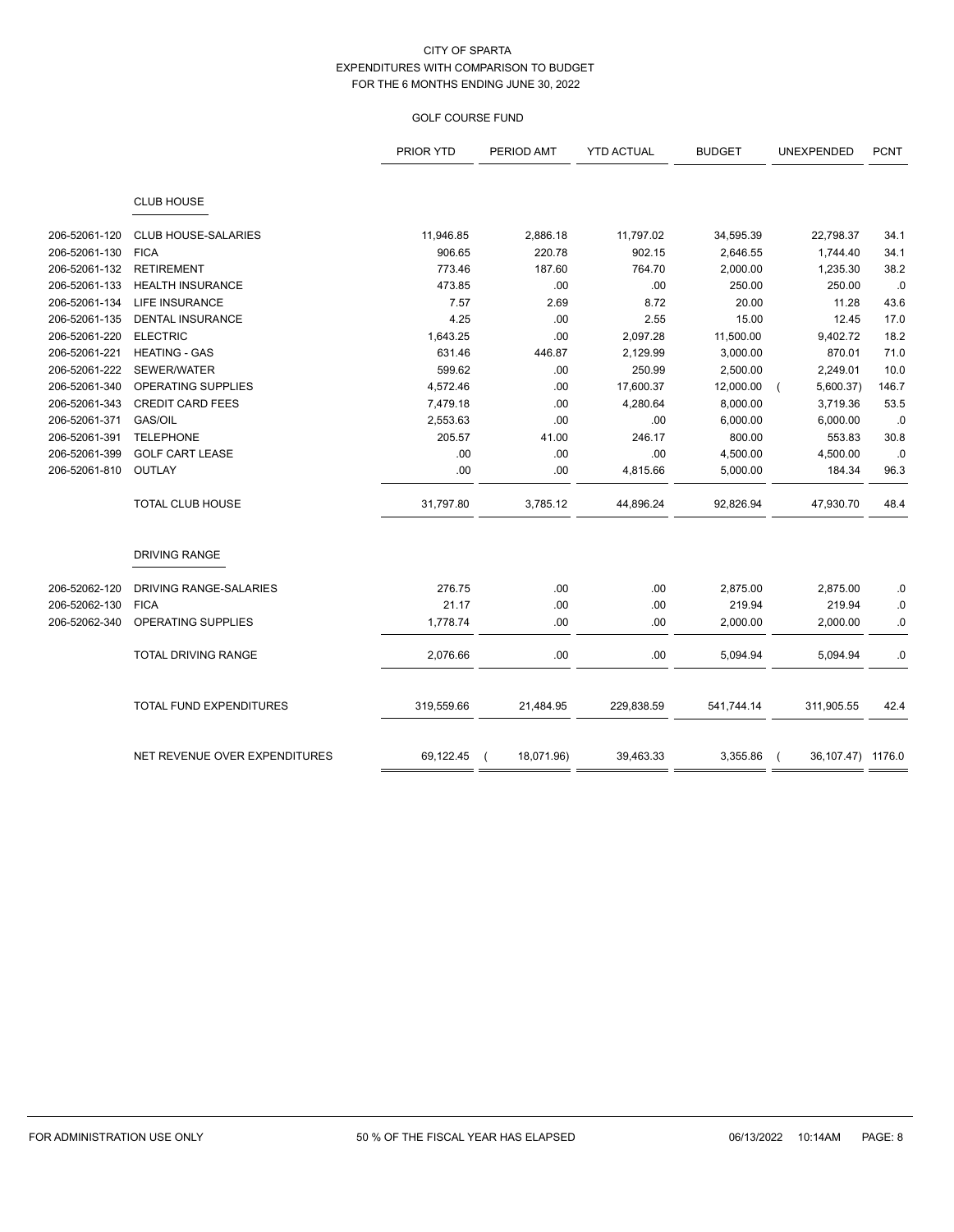# COMMUNITY CENTER FUND

|                                |                                                        | PRIOR YTD            | PERIOD AMT   | <b>YTD ACTUAL</b>    | <b>BUDGET</b>         | UNEXPENDED            | <b>PCNT</b>  |
|--------------------------------|--------------------------------------------------------|----------------------|--------------|----------------------|-----------------------|-----------------------|--------------|
|                                | <b>TAXES</b>                                           |                      |              |                      |                       |                       |              |
| 207-41100                      | <b>GENERAL PROPERTY TAXES</b>                          | 71,351.25            | 6,525.39     | 63,208.42            | 80,438.90             | 17,230.48             | 78.6         |
|                                | <b>TOTAL TAXES</b>                                     | 71,351.25            | 6,525.39     | 63,208.42            | 80,438.90             | 17,230.48             | 78.6         |
|                                | MISCELLANEOUS REVENUES                                 |                      |              |                      |                       |                       |              |
| 207-48200                      | <b>RENT ON BUILDINGS &amp; OFFICES</b>                 | 8,451.02             | 180.00       | 1,210.00             | 23,000.00             | 21,790.00             | 5.3          |
|                                | TOTAL MISCELLANEOUS REVENUES                           | 8,451.02             | 180.00       | 1,210.00             | 23,000.00             | 21,790.00             | 5.3          |
|                                | <b>TOTAL FUND REVENUE</b>                              | 79,802.27            | 6,705.39     | 64,418.42            | 103,438.90            | 39,020.48             | 62.3         |
|                                | <b>EXPENDITURES</b>                                    |                      |              |                      |                       |                       |              |
| 207-52070-120                  | <b>COMMUNITY CENTER-SALARIES</b>                       | 14,863.46            | 1,305.05     | 7,959.05             | 35,130.16             | 27,171.11             | 22.7         |
| 207-52070-130                  | <b>FICA</b>                                            | 1,029.26             | 99.73        | 607.51               | 2,687.46              | 2,079.95              | 22.6         |
| 207-52070-132                  | <b>RETIREMENT</b>                                      | 1,003.27             | 83.93        | 503.07               | 2,417.78              | 1,914.71              | 20.8         |
| 207-52070-133                  | <b>HEALTH INSURANCE</b>                                | 8,155.52             | .00.         | .00                  | 8,100.00              | 8,100.00              | .0           |
| 207-52070-134                  | <b>LIFE INSURANCE</b>                                  | 29.03                | 15.53        | 51.18                | 103.50                | 52.32                 | 49.5         |
| 207-52070-220                  | <b>ELECTRIC</b>                                        | 6,369.90             | .00.         | 5,561.51             | 16,000.00             | 10,438.49             | 34.8         |
| 207-52070-221                  | <b>HEATING - GAS</b>                                   | 5,288.89             | 756.72       | 8,490.23             | 9,000.00              | 509.77                | 94.3         |
| 207-52070-222                  | SEWER/WATER                                            | 895.27               | .00.         | 508.62               | 2,000.00              | 1,491.38              | 25.4         |
| 207-52070-240<br>207-52070-340 | <b>REPAIRS &amp; MAINTENANCE</b><br>OPERATING SUPPLIES | 6,427.06<br>2,327.61 | 8.49<br>.00. | 5,260.10<br>2,070.28 | 22,500.00<br>5,000.00 | 17,239.90<br>2,929.72 | 23.4<br>41.4 |
|                                | <b>TOTAL EXPENDITURES</b>                              | 46,389.27            | 2,269.45     | 31,011.55            | 102,938.90            | 71,927.35             | 30.1         |
|                                | TOTAL FUND EXPENDITURES                                | 46,389.27            | 2,269.45     | 31,011.55            | 102,938.90            | 71,927.35             | 30.1         |
|                                | NET REVENUE OVER EXPENDITURES                          | 33,413.00            | 4,435.94     | 33,406.87            | 500.00                | 32,906.87) 6681.4     |              |
|                                |                                                        |                      |              |                      |                       |                       |              |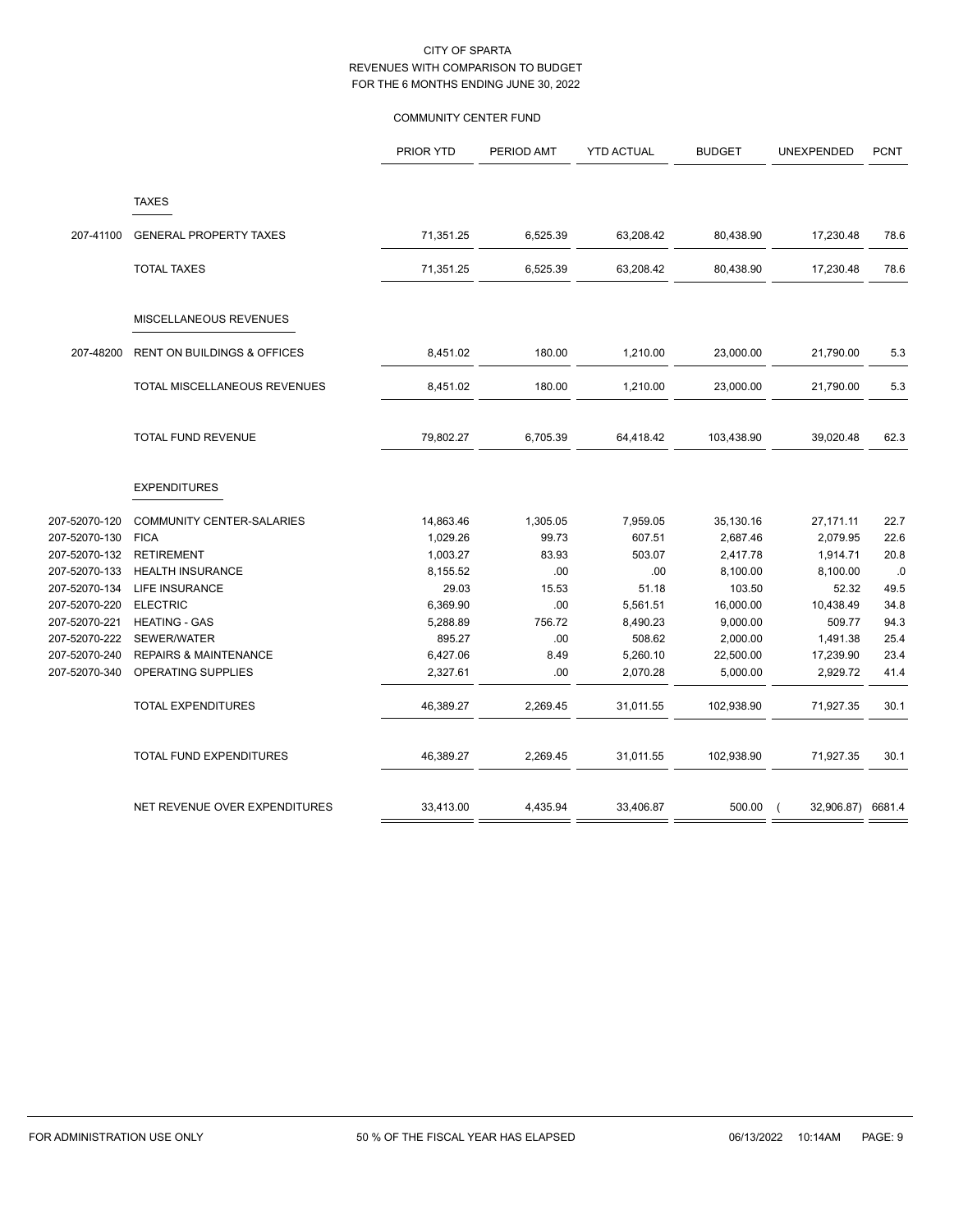## DRUG ERADICATION FUND

|               |                               | PRIOR YTD | PERIOD AMT | <b>YTD ACTUAL</b> | <b>BUDGET</b> | UNEXPENDED | <b>PCNT</b> |
|---------------|-------------------------------|-----------|------------|-------------------|---------------|------------|-------------|
|               |                               |           |            |                   |               |            |             |
| 208-42000     | K9 UNIT DONATIONS             | 16,011.59 | 6,803.17   | 16,294.70         | 15,000.00     | 1,294.70)  | 108.6       |
|               | <b>TOTAL SOURCE 42</b>        | 16,011.59 | 6,803.17   | 16,294.70         | 15,000.00     | 1,294.70)  | 108.6       |
|               | TOTAL FUND REVENUE            | 16,011.59 | 6,803.17   | 16,294.70         | 15,000.00     | 1,294.70)  | 108.6       |
|               | <b>EXPENDITURES</b>           |           |            |                   |               |            |             |
| 208-52080-000 | DRUG ERADICATION OP EXPENSES  | 412.85    | .00        | 279.92            | 15,000.00     | 14,720.08  | 1.9         |
|               | TOTAL EXPENDITURES            | 412.85    | .00        | 279.92            | 15,000.00     | 14,720.08  | 1.9         |
|               | TOTAL FUND EXPENDITURES       | 412.85    | .00        | 279.92            | 15,000.00     | 14,720.08  | 1.9         |
|               | NET REVENUE OVER EXPENDITURES | 15,598.74 | 6,803.17   | 16,014.78         | .00.          | 16,014.78) | .0          |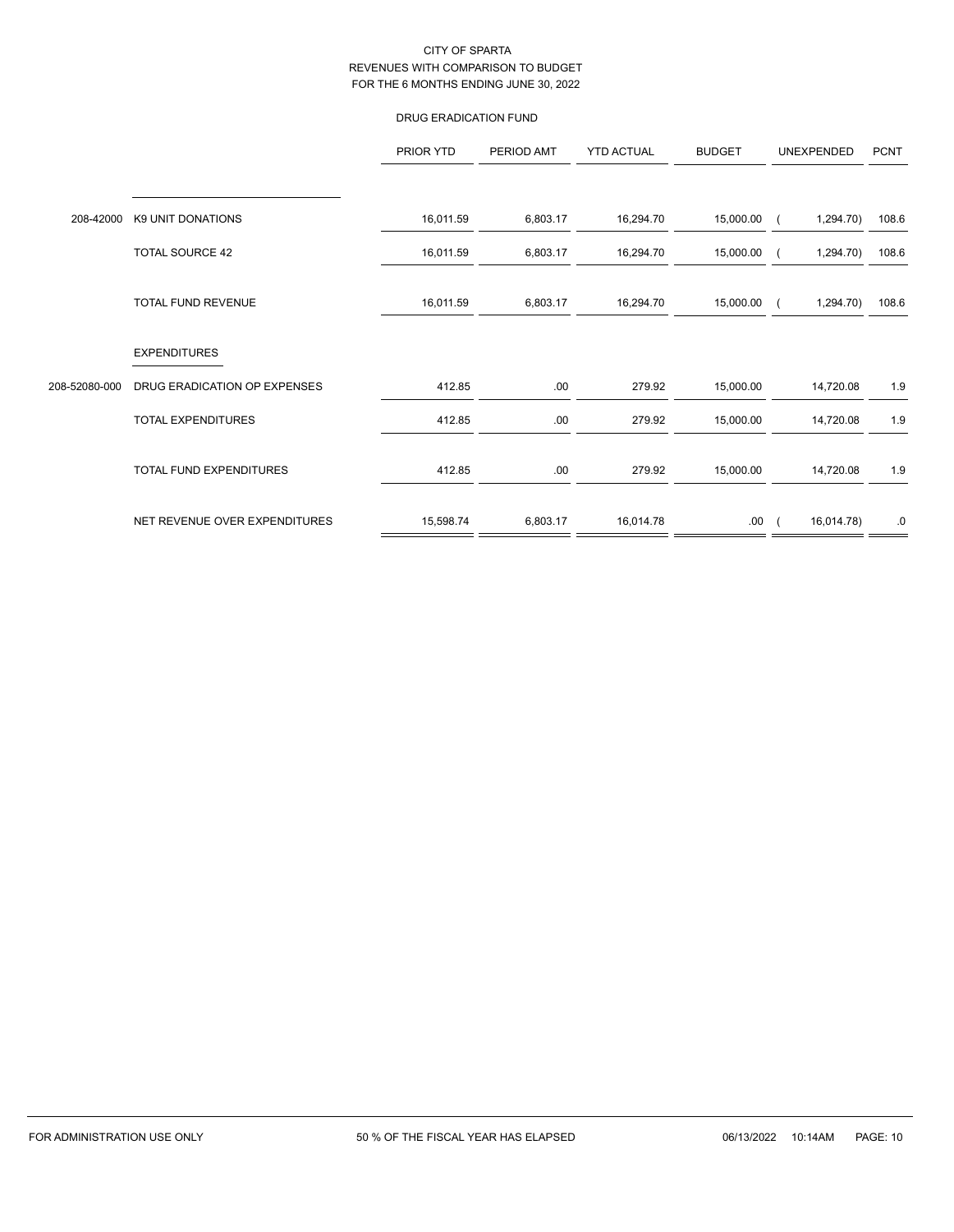## TOURISM SUPPORT FUND

|               |                               | PRIOR YTD | PERIOD AMT | <b>YTD ACTUAL</b> | <b>BUDGET</b> | UNEXPENDED | <b>PCNT</b> |
|---------------|-------------------------------|-----------|------------|-------------------|---------------|------------|-------------|
|               | <b>TAXES</b>                  |           |            |                   |               |            |             |
| 209-41100     | <b>GENERAL PROPERTY TAXES</b> | 16,689.97 | 1,419.64   | 13,751.38         | 17,500.00     | 3,748.62   | 78.6        |
|               | <b>TOTAL TAXES</b>            | 16,689.97 | 1,419.64   | 13,751.38         | 17,500.00     | 3,748.62   | 78.6        |
|               | TOTAL FUND REVENUE            | 16,689.97 | 1,419.64   | 13,751.38         | 17,500.00     | 3,748.62   | 78.6        |
|               | <b>EXPENDITURES</b>           |           |            |                   |               |            |             |
| 209-52090-215 | MUSEUM SUPPORT                | 20,000.00 | .00        | 17,500.00         | 17,500.00     | .00.       | 100.0       |
|               | <b>TOTAL EXPENDITURES</b>     | 20,000.00 | .00        | 17,500.00         | 17,500.00     | .00.       | 100.0       |
|               | TOTAL FUND EXPENDITURES       | 20,000.00 | .00        | 17,500.00         | 17,500.00     | .00.       | 100.0       |
|               | NET REVENUE OVER EXPENDITURES | 3,310.03) | 1,419.64   | 3,748.62)         | .00.          | 3,748.62   | .0          |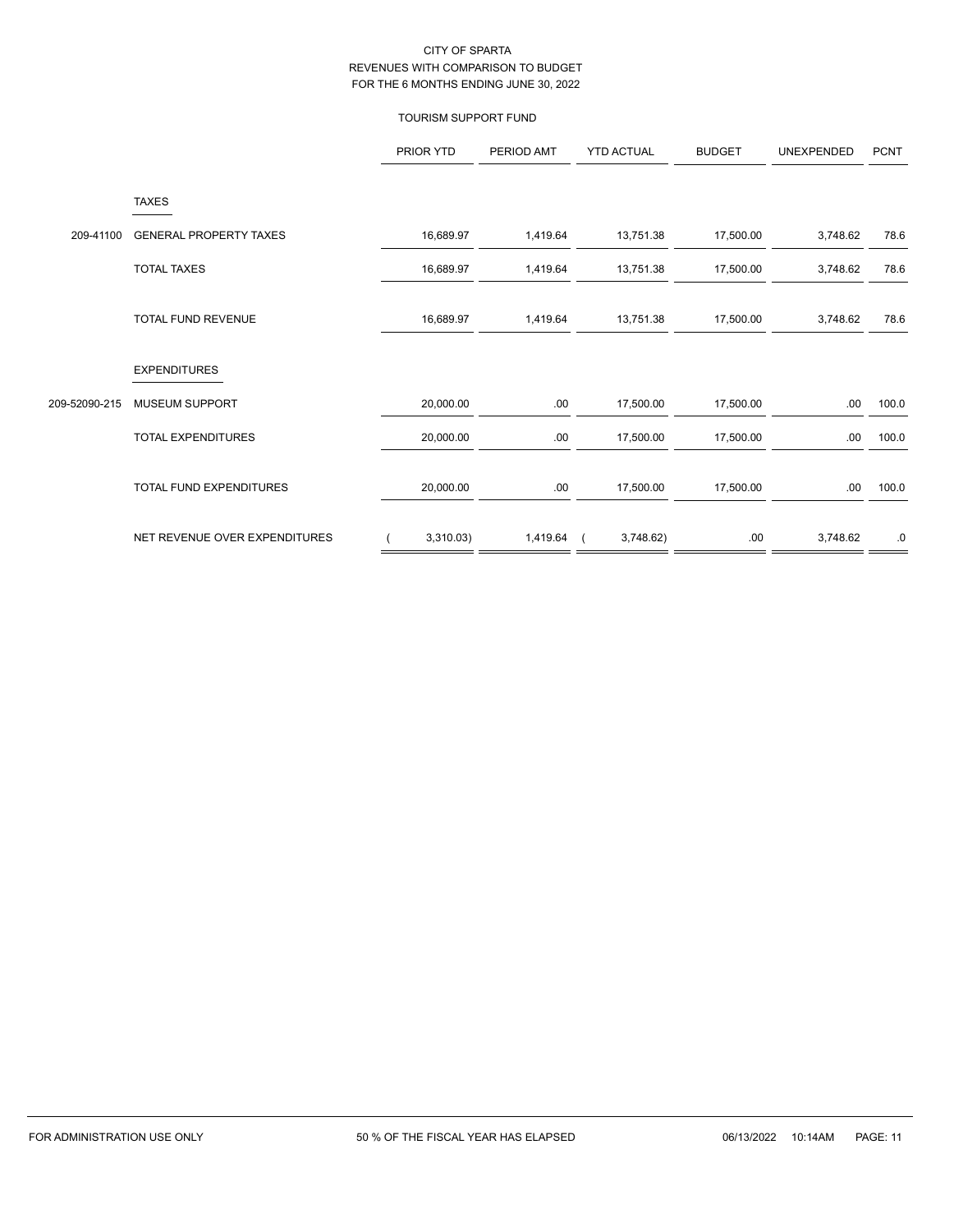## ECONOMIC DEVELOPMENT FUND

|                                                                  |                                                                          | PRIOR YTD                             | PERIOD AMT               | <b>YTD ACTUAL</b>                   | <b>BUDGET</b>                         | UNEXPENDED                                         | <b>PCNT</b>                 |
|------------------------------------------------------------------|--------------------------------------------------------------------------|---------------------------------------|--------------------------|-------------------------------------|---------------------------------------|----------------------------------------------------|-----------------------------|
|                                                                  | <b>TAXES</b>                                                             |                                       |                          |                                     |                                       |                                                    |                             |
| 210-41100                                                        | <b>GENERAL PROPERTY TAXES</b>                                            | 4,589.75                              | 446.17                   | 2,587.66                            | 5,500.00                              | 2,912.34                                           | 47.1                        |
|                                                                  | <b>TOTAL TAXES</b>                                                       | 4,589.75                              | 446.17                   | 2,587.66                            | 5,500.00                              | 2,912.34                                           | 47.1                        |
|                                                                  | MISCELLANEOUS REVENUES                                                   |                                       |                          |                                     |                                       |                                                    |                             |
| 210-48400                                                        | AMUNDSON PARK BRIDGE                                                     | 28,141.00                             | .00                      | .00                                 | .00                                   | .00                                                | .0                          |
|                                                                  | TOTAL MISCELLANEOUS REVENUES                                             | 28,141.00                             | .00                      | .00                                 | .00                                   | .00                                                | .0                          |
|                                                                  | <b>TOTAL FUND REVENUE</b>                                                | 32,730.75                             | 446.17                   | 2,587.66                            | 5,500.00                              | 2,912.34                                           | 47.1                        |
|                                                                  | <b>EXPENDITURES</b>                                                      |                                       |                          |                                     |                                       |                                                    |                             |
| 210-50210-210<br>210-50210-220<br>210-50210-340<br>210-50210-810 | PROFESSIONAL SERVICES<br><b>ELECTRIC</b><br>OPERATING SUPPLIES<br>OUTLAY | 4,631.22<br>649.03<br>358.55<br>33.00 | .00<br>.00<br>.00<br>.00 | 4,635.50<br>594.24<br>292.21<br>.00 | 3,500.00<br>1,500.00<br>500.00<br>.00 | 1,135.50)<br>$\sqrt{ }$<br>905.76<br>207.79<br>.00 | 132.4<br>39.6<br>58.4<br>.0 |
|                                                                  | <b>TOTAL EXPENDITURES</b>                                                | 5,671.80                              | .00                      | 5,521.95                            | 5,500.00                              | 21.95)<br>$\sqrt{ }$                               | 100.4                       |
|                                                                  | TOTAL FUND EXPENDITURES                                                  | 5,671.80                              | .00                      | 5,521.95                            | 5,500.00                              | 21.95)<br>$\sqrt{ }$                               | 100.4                       |
|                                                                  | NET REVENUE OVER EXPENDITURES                                            | 27,058.95                             | 446.17 (                 | 2,934.29)                           | .00                                   | 2,934.29                                           | .0                          |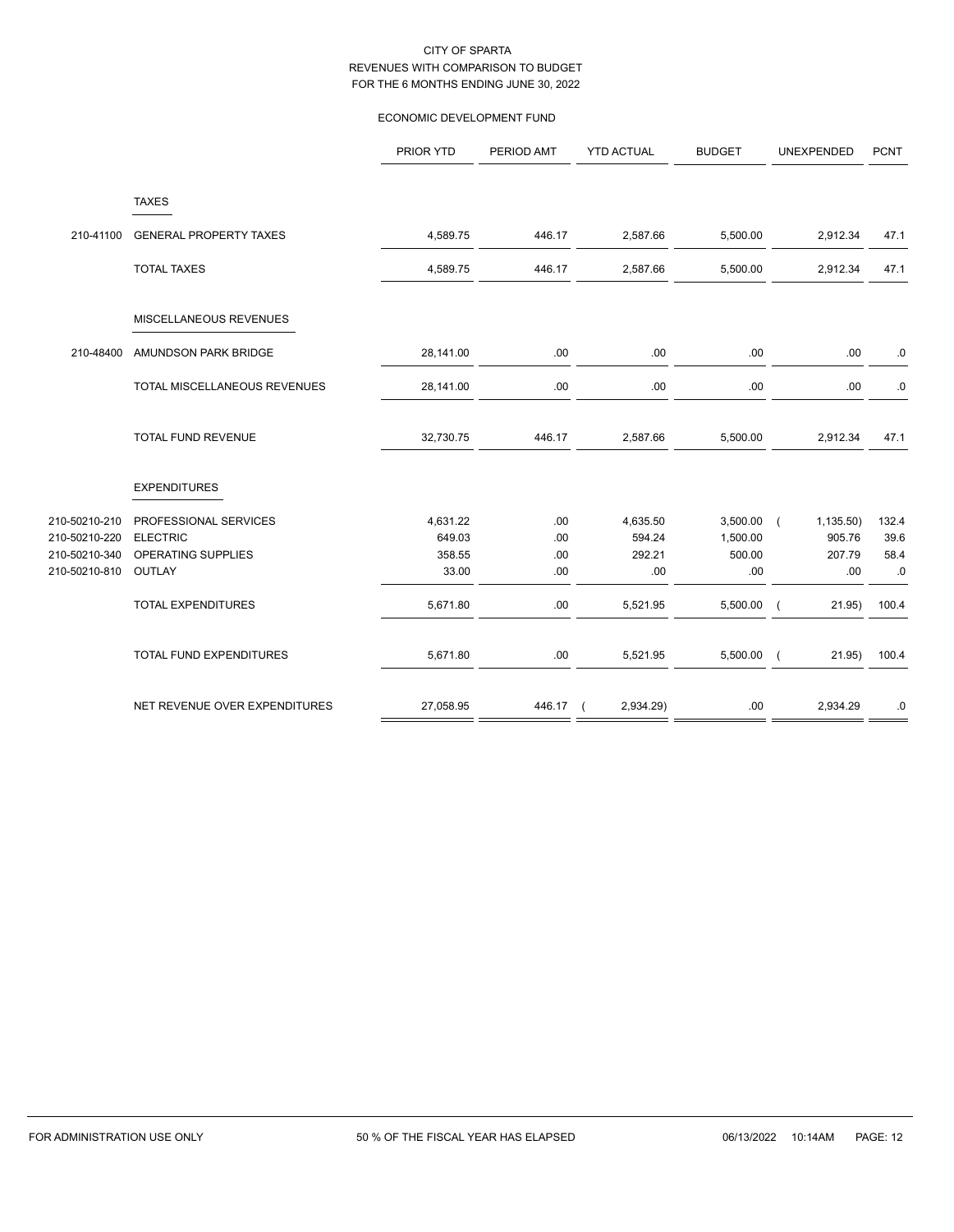## DEBT SERVICE FUND

|               |                                | <b>PRIOR YTD</b> | PERIOD AMT | <b>YTD ACTUAL</b> | <b>BUDGET</b> | UNEXPENDED   | <b>PCNT</b> |
|---------------|--------------------------------|------------------|------------|-------------------|---------------|--------------|-------------|
|               | <b>TAXES</b>                   |                  |            |                   |               |              |             |
|               |                                |                  |            |                   |               |              |             |
| 300-41100     | <b>GENERAL PROPERTY TAXES</b>  | 730,185.67       | 68,953.88  | 667,924.18        | 850,000.00    | 182,075.82   | 78.6        |
|               | <b>TOTAL TAXES</b>             | 730,185.67       | 68,953.88  | 667,924.18        | 850,000.00    | 182,075.82   | 78.6        |
|               |                                |                  |            |                   |               |              |             |
|               | MISCELLANEOUS REVENUES         |                  |            |                   |               |              |             |
| 300-48100     | <b>LOAN PROCEEDS</b>           | 96,333.17        | .00        | .00               | .00           | .00          | .0          |
|               | TOTAL MISCELLANEOUS REVENUES   | 96,333.17        | .00        | .00               | .00           | .00          | $\cdot$ 0   |
|               |                                |                  |            |                   |               |              |             |
|               | <b>TOTAL FUND REVENUE</b>      | 826,518.84       | 68,953.88  | 667,924.18        | 850,000.00    | 182,075.82   | 78.6        |
|               | <b>EXPENDITURES</b>            |                  |            |                   |               |              |             |
| 300-53000-600 | <b>BANK FEES</b>               | 475.00           | .00        | 950.00            | 3,000.00      | 2,050.00     | 31.7        |
| 300-53000-603 | PRINCIPAL - 1996 BOND ISSUE    | 69,300.00        | .00        | 69,300.00         | 69,300.00     | .00          | 100.0       |
| 300-53000-604 | INTEREST - 1996 BOND ISSUE     | 23,738.00        | .00        | 23,167.65         | 45,470.00     | 22,302.35    | 51.0        |
| 300-53000-605 | PRINCIPAL - 1997 BOND ISSUE    | .00              | .00        | 172,900.00        | 172,900.00    | .00          | 100.0       |
| 300-53000-606 | INTEREST - 1997 BOND ISSUE     | 35,062.81        | .00        | 48,207.25         | 93,821.00     | 45,613.75    | 51.4        |
| 300-53000-607 | PRINCIPAL - 2004 REFINANCING   | 25,000.00        | .00        | 17,100.00         | 17,100.00     | .00          | 100.0       |
| 300-53000-608 | INTEREST - 2004 REFINANCING    | 3,467.75         | .00        | 4,767.75          | 9,279.00      | 4,511.25     | 51.4        |
| 300-53000-609 | PRINCIPAL - AQUATIC CENTER     | 238,000.00       | .00        | 249,000.00        | 249,000.00    | .00          | 100.0       |
| 300-53000-610 | INTEREST - AQUATIC CENTER      | 44,263.60        | .00        | 41,336.40         | 79,106.00     | 37,769.60    | 52.3        |
| 300-53000-617 | PRINCIPAL - 2002 LANDFILL LOAN | 237,029.11       | .00        | .00               | .00           | .00          | .0          |
| 300-53000-618 | INTEREST - 2002 LANDFILL LOAN  | 1,185.15         | .00        | .00               | .00           | .00          | .0          |
| 300-53000-619 | FIRE DISTRICT P&I              | 96,283.17        | .00        | .00               | 104,000.00    | 104,000.00   | 0.          |
|               | <b>TOTAL EXPENDITURES</b>      | 773,804.59       | .00        | 626,729.05        | 842,976.00    | 216,246.95   | 74.4        |
|               | TOTAL FUND EXPENDITURES        | 773,804.59       | .00        | 626,729.05        | 842,976.00    | 216,246.95   | 74.4        |
|               | NET REVENUE OVER EXPENDITURES  | 52,714.25        | 68,953.88  | 41,195.13         | 7,024.00      | 34, 171. 13) | 586.5       |
|               |                                |                  |            |                   |               |              |             |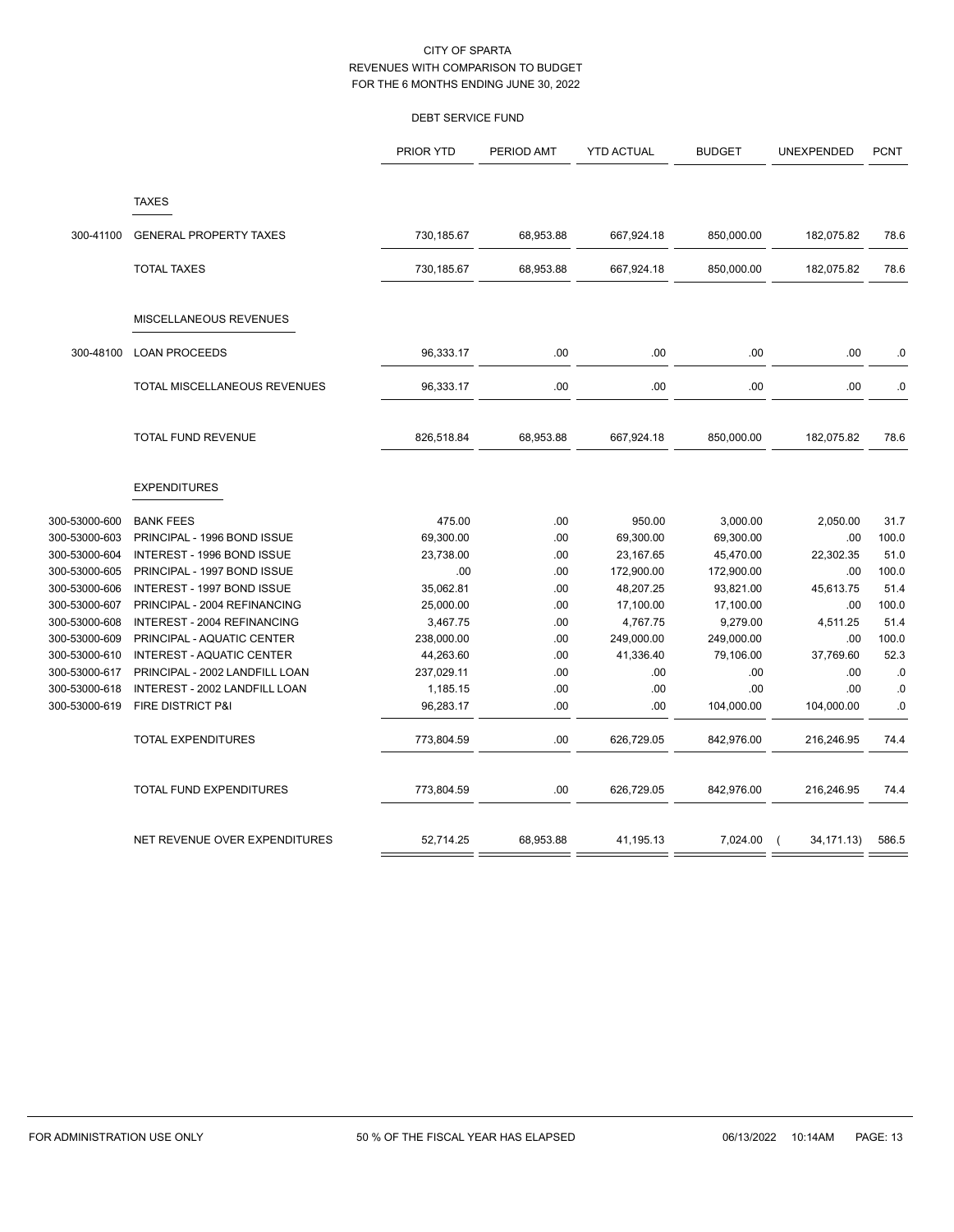## INFRASTRUCTURE FUND

|               |                                   | PRIOR YTD  | PERIOD AMT | <b>YTD ACTUAL</b> | <b>BUDGET</b> | UNEXPENDED         | <b>PCNT</b> |
|---------------|-----------------------------------|------------|------------|-------------------|---------------|--------------------|-------------|
|               | SOURCE 41                         |            |            |                   |               |                    |             |
| 400-41100     | <b>GENERAL PROPERTY TAXES</b>     | 446,456.38 | 40,561.11  | 392,896.57        | 500,000.00    | 107,103.43         | 78.6        |
|               | <b>TOTAL SOURCE 41</b>            | 446,456.38 | 40,561.11  | 392,896.57        | 500,000.00    | 107,103.43         | 78.6        |
|               | PUBLIC CHARGES FOR SERVICES       |            |            |                   |               |                    |             |
| 400-46400     | SCHOOL PAYMENT FOR PARKING LOT    | .00.       | .00.       | .00.              | 3,500.00      | 3,500.00           | .0          |
|               | TOTAL PUBLIC CHARGES FOR SERVICES | .00        | .00        | .00               | 3,500.00      | 3,500.00           | 0.0         |
|               | TOTAL FUND REVENUE                | 446,456.38 | 40,561.11  | 392,896.57        | 503,500.00    | 110,603.43         | 78.0        |
|               | <b>EXPENDITURES</b>               |            |            |                   |               |                    |             |
| 400-54000-731 | <b>STREETS - REPAIRS</b>          | .00        | 3,082.72   | 8,750.22          | 15,000.00     | 6,249.78           | 58.3        |
| 400-54000-732 | STREETS - RECONSTRUCTION          | 636.88)    | 627.22     | 29,950.45         | 420,000.00    | 390,049.55         | 7.1         |
| 400-54000-733 | <b>LANDFILL</b>                   | 10,156.46  | 159.57     | 25,835.03         | 45,000.00     | 19,164.97          | 57.4        |
| 400-54000-735 | SIDEWALK NEW CONSTRUCTION         | .00        | .00        | 1,383.90          | 20,000.00     | 18,616.10          | 6.9         |
| 400-54000-736 | <b>OUTLAY BANK FEE</b>            | 20.00      | .00        | .00               | .00           | .00                | $\cdot$ 0   |
|               | <b>TOTAL EXPENDITURES</b>         | 9,539.58   | 3,869.51   | 65,919.60         | 500,000.00    | 434,080.40         | 13.2        |
|               | TOTAL FUND EXPENDITURES           | 9,539.58   | 3,869.51   | 65,919.60         | 500,000.00    | 434,080.40         | 13.2        |
|               | NET REVENUE OVER EXPENDITURES     | 436,916.80 | 36,691.60  | 326,976.97        | 3,500.00      | 323,476.97) 9342.2 |             |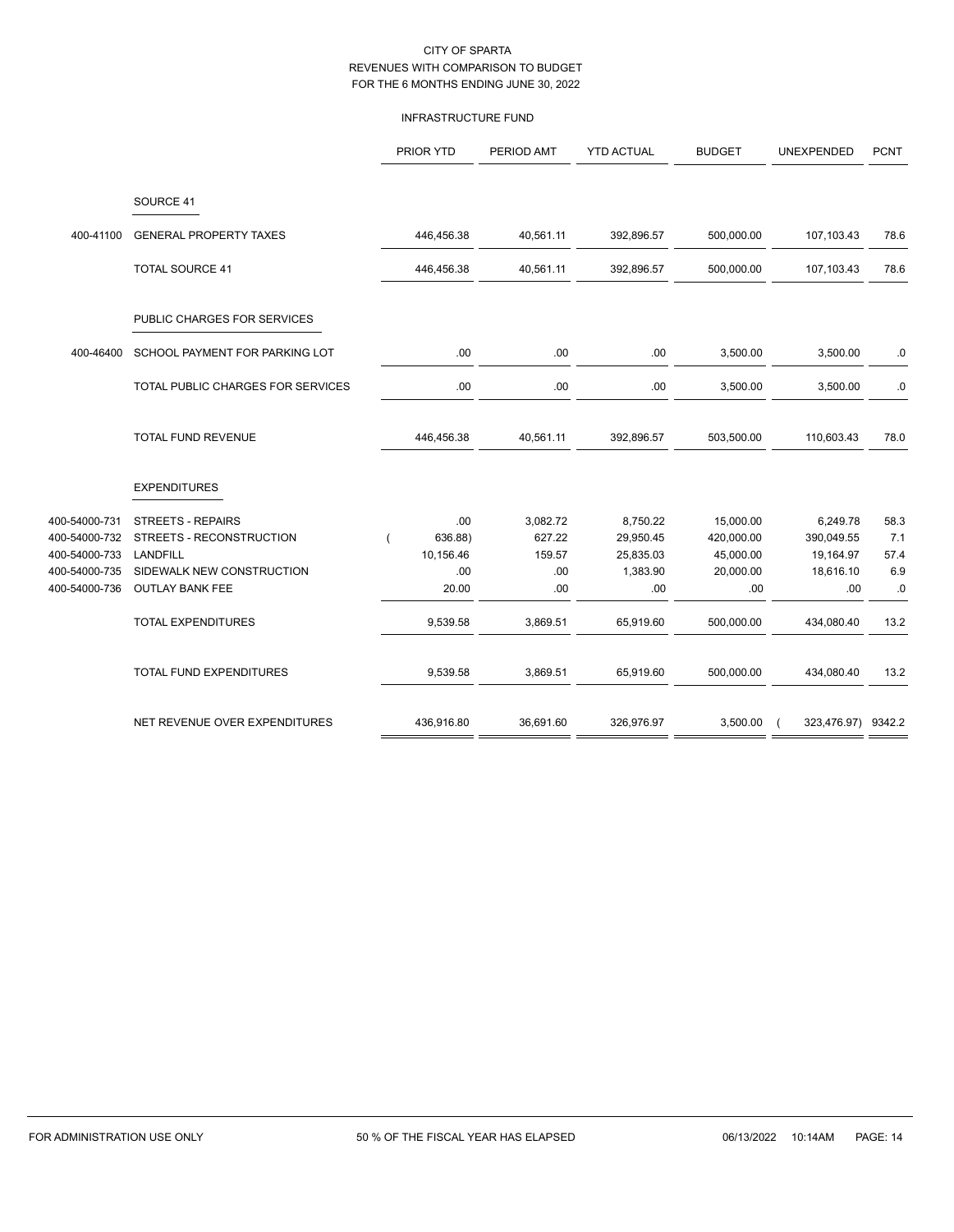## EQUIPMENT REPLACEMENT FUND

|               |                                | PRIOR YTD  | PERIOD AMT | <b>YTD ACTUAL</b> | <b>BUDGET</b> | UNEXPENDED  | <b>PCNT</b> |
|---------------|--------------------------------|------------|------------|-------------------|---------------|-------------|-------------|
|               | <b>TAXES</b>                   |            |            |                   |               |             |             |
| 401-41100     | <b>GENERAL PROPERTY TAXES</b>  | 283,729.29 | 27,581.55  | 267,169.67        | 340,000.00    | 72,830.33   | 78.6        |
|               | <b>TOTAL TAXES</b>             | 283,729.29 | 27,581.55  | 267,169.67        | 340,000.00    | 72,830.33   | 78.6        |
|               | <b>TOTAL FUND REVENUE</b>      | 283,729.29 | 27,581.55  | 267,169.67        | 340,000.00    | 72,830.33   | 78.6        |
|               | <b>EXPENDITURES</b>            |            |            |                   |               |             |             |
| 401-54010-530 | <b>CITY VEHICLES</b>           | 1,634.72   | .00        | 33,589.60         | 70,000.00     | 36,410.40   | 48.0        |
| 401-54010-531 | <b>POLICE</b>                  | 4,659.28   | .00        | 42,603.31         | 25,000.00     | 17,603.31)  | 170.4       |
| 401-54010-532 | PUBLIC WORKS                   | 81,419.50  | .00        | .00               | 71,000.00     | 71,000.00   | .0          |
| 401-54010-533 | <b>PARKS</b>                   | 5,350.00   | .00        | 2,050.00          | 51,100.00     | 49,050.00   | 4.0         |
| 401-54010-535 | <b>COMPUTERS</b>               | .00        | .00        | 2,255.99          | .00.          | 2,255.99)   | $.0\,$      |
| 401-54010-539 | POLICE COMPUTERS               | 1,388.45   | .00        | 334.97            | 19,000.00     | 18,665.03   | 1.8         |
| 401-54010-540 | POLICE RADIO SYSTEM            | 48,492.24  | .00        | 42,739.65         | 50,500.00     | 7,760.35    | 84.6        |
| 401-54010-543 | <b>AIRPORT</b>                 | .00        | .00        | .00               | 10,200.00     | 10,200.00   | .0          |
|               | <b>TOTAL EXPENDITURES</b>      | 142,944.19 | .00        | 123,573.52        | 296,800.00    | 173,226.48  | 41.6        |
|               | <b>TOTAL FUND EXPENDITURES</b> | 142,944.19 | .00        | 123,573.52        | 296,800.00    | 173,226.48  | 41.6        |
|               | NET REVENUE OVER EXPENDITURES  | 140,785.10 | 27,581.55  | 143,596.15        | 43,200.00     | 100,396.15) | 332.4       |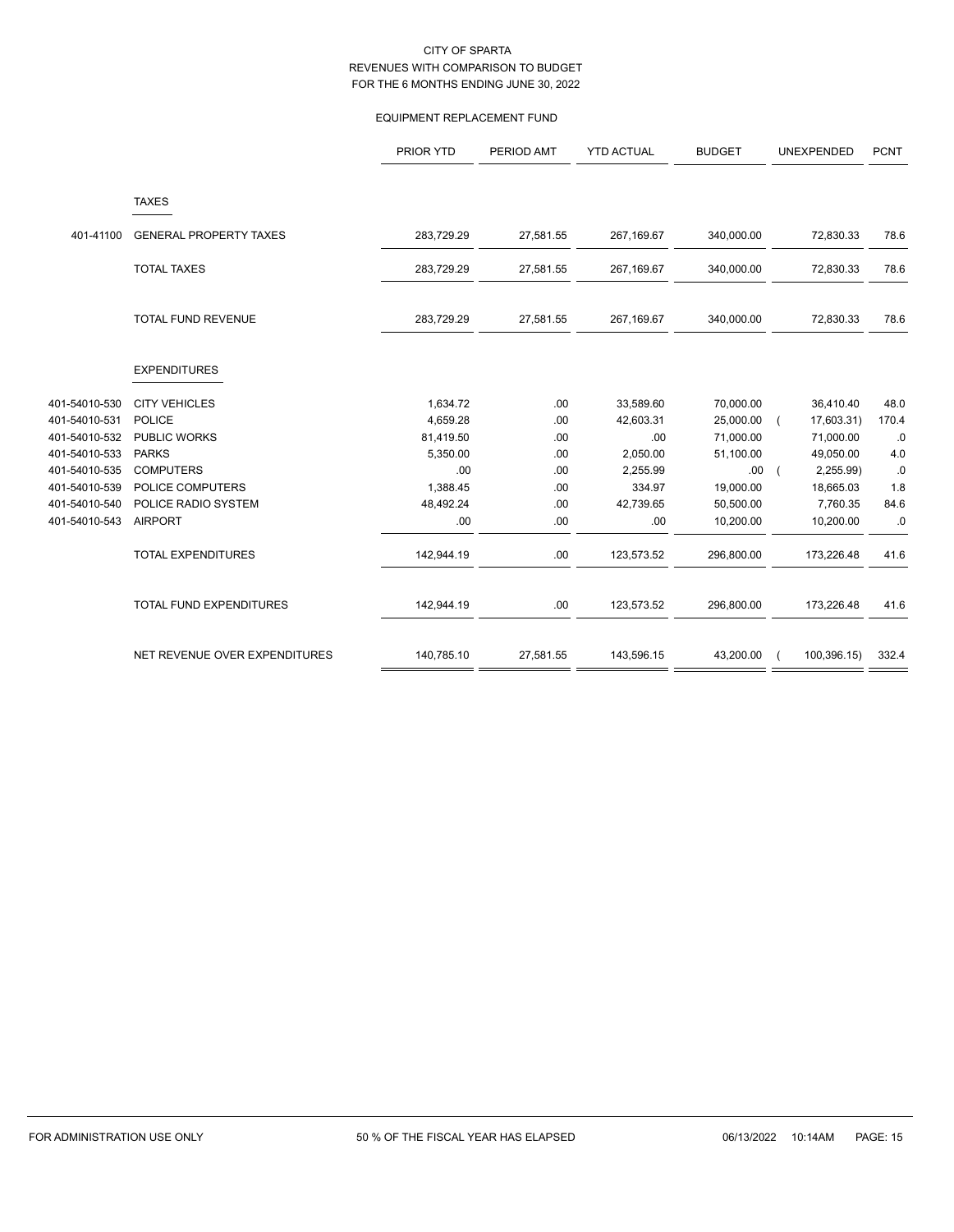## CAPITAL OUTLAY FUND

|                                                                                                                                                                                                                                                                  |                                           | PRIOR YTD       | PERIOD AMT | <b>YTD ACTUAL</b> | <b>BUDGET</b>   |                                                                                                                                                                                                                                   | UNEXPENDED  | <b>PCNT</b>     |
|------------------------------------------------------------------------------------------------------------------------------------------------------------------------------------------------------------------------------------------------------------------|-------------------------------------------|-----------------|------------|-------------------|-----------------|-----------------------------------------------------------------------------------------------------------------------------------------------------------------------------------------------------------------------------------|-------------|-----------------|
|                                                                                                                                                                                                                                                                  | <b>TAXES</b>                              |                 |            |                   |                 |                                                                                                                                                                                                                                   |             |                 |
|                                                                                                                                                                                                                                                                  | <b>GENERAL PROPERTY TAXES</b>             | 62,587.35       | 6,084.17   | 58,936.48         | 75,000.00       |                                                                                                                                                                                                                                   |             | 78.6            |
| 402-41100<br>402-43300<br>402-43902<br>402-54020-530<br>402-54020-531<br>402-54020-532<br>402-54020-533<br>402-54020-535<br>402-54020-537<br>402-54020-541<br>402-54020-543<br>402-54020-546<br>402-54020-548<br>402-54020-549<br>402-54020-551<br>402-58100-000 |                                           |                 |            |                   |                 |                                                                                                                                                                                                                                   |             |                 |
|                                                                                                                                                                                                                                                                  | <b>TOTAL TAXES</b>                        | 62,587.35       | 6,084.17   | 58,936.48         | 75,000.00       |                                                                                                                                                                                                                                   | 16,063.52   | 78.6            |
|                                                                                                                                                                                                                                                                  | INTERGOVERNMENTAL REVENUE                 |                 |            |                   |                 |                                                                                                                                                                                                                                   |             |                 |
|                                                                                                                                                                                                                                                                  | <b>STATE PAYMENTS</b>                     | 514,550.62      | .00.       | 73,655.46         | .00.            | $\sqrt{ }$                                                                                                                                                                                                                        |             | .0              |
|                                                                                                                                                                                                                                                                  | 1983 ED OUTLAY FUNDS                      | 23,473.86       | 184.03     | 17,494.87         | 38,000.00       |                                                                                                                                                                                                                                   | 20,505.13   | 46.0            |
|                                                                                                                                                                                                                                                                  | TOTAL INTERGOVERNMENTAL REVENUE           | 538,024.48      | 184.03     | 91,150.33         | 38,000.00       |                                                                                                                                                                                                                                   | 53, 150.33) | 239.9           |
|                                                                                                                                                                                                                                                                  | <b>TOTAL FUND REVENUE</b>                 | 600,611.83      | 6,268.20   | 150,086.81        | 113,000.00      |                                                                                                                                                                                                                                   |             | 132.8           |
|                                                                                                                                                                                                                                                                  |                                           |                 |            |                   |                 |                                                                                                                                                                                                                                   |             |                 |
|                                                                                                                                                                                                                                                                  | <b>EXPENDITURES</b>                       |                 |            |                   |                 |                                                                                                                                                                                                                                   |             |                 |
|                                                                                                                                                                                                                                                                  | <b>EMPLOYEE ASSISTANCE</b>                | 2,600.00        | .00        | 2,600.00          | 5,200.00        |                                                                                                                                                                                                                                   | 2,600.00    | 50.0            |
|                                                                                                                                                                                                                                                                  | <b>POLICE</b>                             | 2,391,427.53    | .00        | 90,302.00         | .00.            | $\overline{ }$                                                                                                                                                                                                                    | 90,302.00)  | .0              |
|                                                                                                                                                                                                                                                                  | <b>PUBLIC WORKS</b>                       | 2,840.95        | .00        | .00               | .00             |                                                                                                                                                                                                                                   | .00         | .0              |
|                                                                                                                                                                                                                                                                  | <b>PARKS</b>                              | 22,586.31       | 15,996.00  | 25,192.08         | 60,000.00       |                                                                                                                                                                                                                                   |             | 42.0            |
|                                                                                                                                                                                                                                                                  | <b>COMPUTERS</b>                          | 219.99          | .00        | .00               | .00             |                                                                                                                                                                                                                                   |             | .0              |
|                                                                                                                                                                                                                                                                  | <b>CITY HALL</b>                          | 340.00          | .00        | 2,963.86          | 3,000.00        |                                                                                                                                                                                                                                   |             | 98.8            |
|                                                                                                                                                                                                                                                                  | <b>TREE PROGRAM</b>                       | 26,004.47       | .00        | 4,000.00          | 20,000.00       |                                                                                                                                                                                                                                   |             | 20.0            |
|                                                                                                                                                                                                                                                                  | <b>AIRPORT</b>                            | 109.46          | .00        | 11,734.55         | 5,000.00        |                                                                                                                                                                                                                                   |             | 234.7           |
|                                                                                                                                                                                                                                                                  | <b>LIBRARY</b>                            | .00             | .00        | 115,767.46        | .00<br>2,300.00 |                                                                                                                                                                                                                                   |             | .0              |
|                                                                                                                                                                                                                                                                  | CAPITAL OUTLAY-MAPPING<br><b>SMRT BUS</b> | 1,241.00<br>.00 | .00<br>.00 | .00<br>.00        | 7,500.00        |                                                                                                                                                                                                                                   |             | .0              |
|                                                                                                                                                                                                                                                                  | CARES ACT EXPENDITURES                    | .00             | .00        | 187,700.00        | .00.            | $\sqrt{ }$                                                                                                                                                                                                                        | 187,700.00) | .0<br>$\cdot$ 0 |
|                                                                                                                                                                                                                                                                  | TOTAL EXPENDITURES                        | 2,447,369.71    | 15,996.00  | 440,259.95        | 103,000.00      |                                                                                                                                                                                                                                   | 337,259.95) | 427.4           |
|                                                                                                                                                                                                                                                                  |                                           |                 |            |                   |                 |                                                                                                                                                                                                                                   |             |                 |
|                                                                                                                                                                                                                                                                  | PRINCIPLE PAID ON LT DEBT                 | 4,150,000.00    | .00        | .00               | .00             |                                                                                                                                                                                                                                   | .00         | .0              |
|                                                                                                                                                                                                                                                                  | TOTAL COST CATEGORY 100                   | 4,150,000.00    | .00        | .00.              | .00             |                                                                                                                                                                                                                                   | .00         | $\cdot$ 0       |
|                                                                                                                                                                                                                                                                  | COST CATEGORY 200                         |                 |            |                   |                 |                                                                                                                                                                                                                                   |             |                 |
| 402-58200-100                                                                                                                                                                                                                                                    | INTEREST PAID ON LT DEBT                  | 7,262.50        | .00        | .00               | .00             | 16,063.52<br>73,655.46)<br>37,086.81)<br>$\overline{ }$<br>34,807.92<br>.00.<br>36.14<br>16,000.00<br>6,734.55)<br>$\overline{ }$<br>115,767.46)<br>$\sqrt{ }$<br>2,300.00<br>7,500.00<br>.00<br>.00<br>337,259.95)<br>$\sqrt{ }$ | .0          |                 |
|                                                                                                                                                                                                                                                                  | TOTAL COST CATEGORY 200                   | 7,262.50        | .00        | .00               | .00             |                                                                                                                                                                                                                                   |             | .0              |
|                                                                                                                                                                                                                                                                  | TOTAL FUND EXPENDITURES                   | 6,604,632.21    | 15,996.00  | 440,259.95        | 103,000.00      |                                                                                                                                                                                                                                   |             | 427.4           |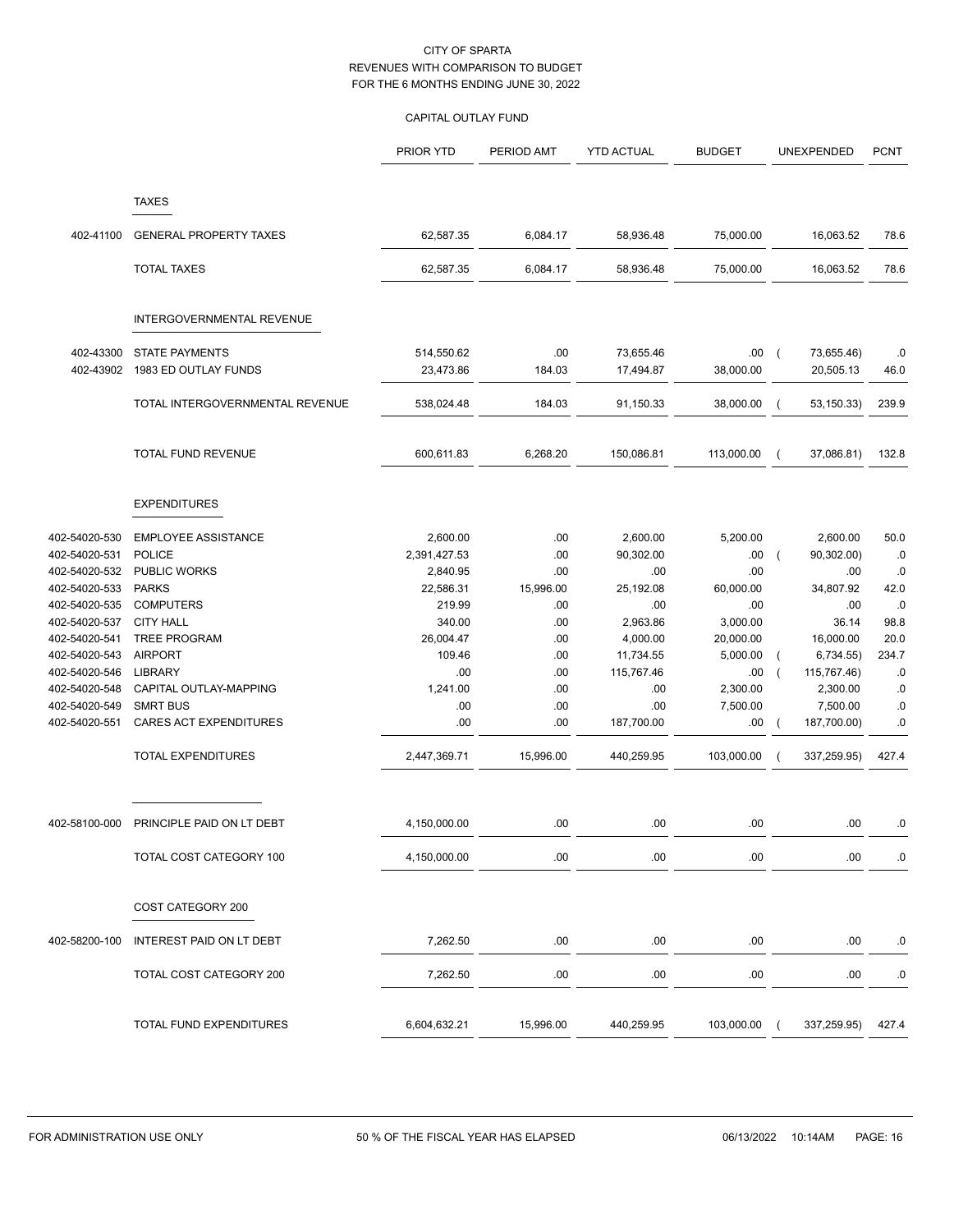## CAPITAL OUTLAY FUND

|                               | PRIOR YTD     | PERIOD AMT | YTD ACTUAL  | <b>BUDGET</b> | UNEXPENDED | <b>PCNT</b> |
|-------------------------------|---------------|------------|-------------|---------------|------------|-------------|
| NET REVENUE OVER EXPENDITURES | 6,004,020.38) | 9.727.80   | 290.173.14) | 10.000.00     | 300.173.14 | (2901.      |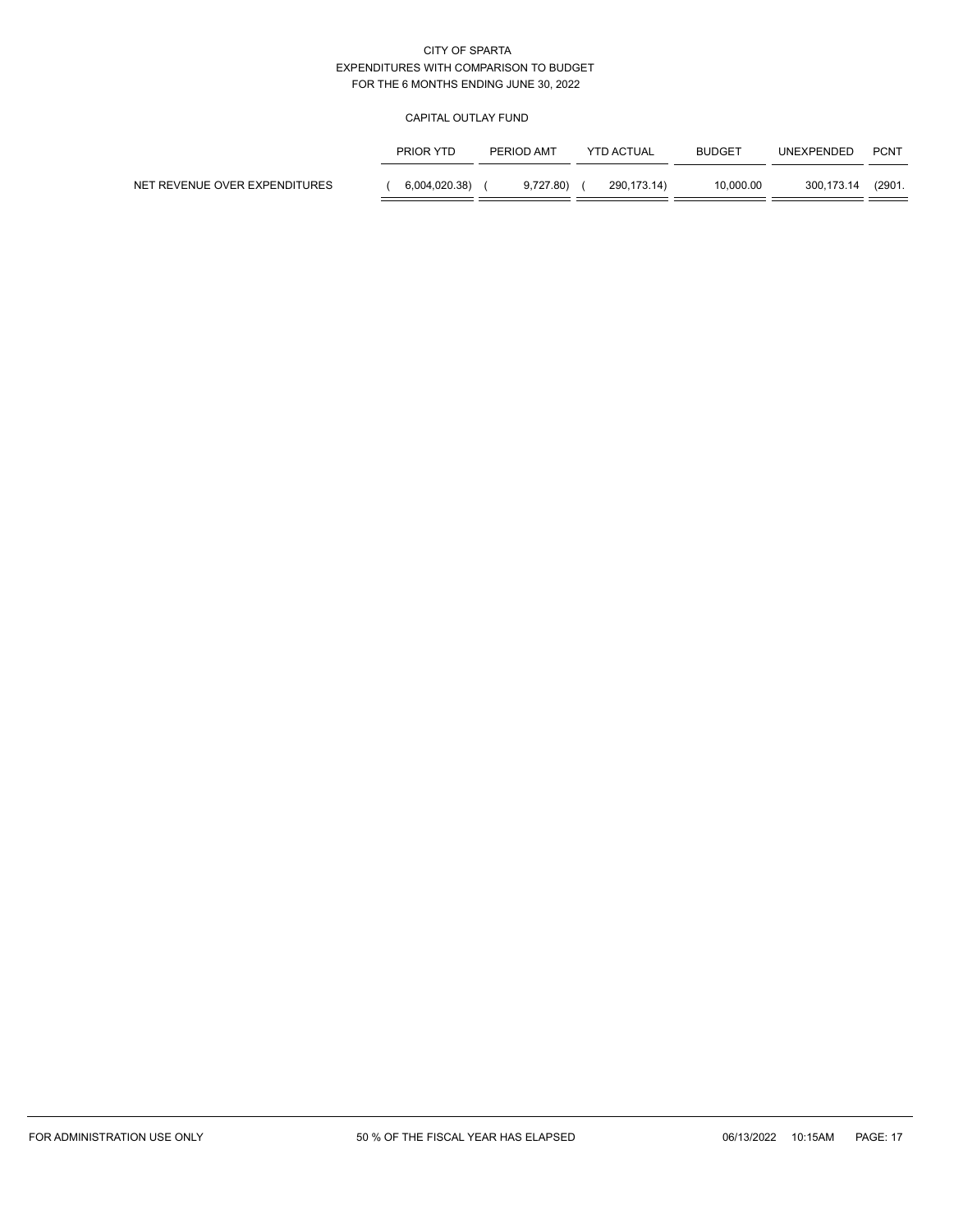## TIF #6 FUND

|                                                 |                                                                                      | PRIOR YTD                          | PERIOD AMT        | <b>YTD ACTUAL</b>                | <b>BUDGET</b>                     | UNEXPENDED                    | <b>PCNT</b>           |
|-------------------------------------------------|--------------------------------------------------------------------------------------|------------------------------------|-------------------|----------------------------------|-----------------------------------|-------------------------------|-----------------------|
|                                                 | <b>TAXES</b>                                                                         |                                    |                   |                                  |                                   |                               |                       |
| 406-41100                                       | <b>GENERAL PROPERTY TAXES</b>                                                        | 270,442.41                         | 29,913.26         | 289,755.85                       | 368,741.42                        | 78,985.57                     | 78.6                  |
|                                                 | <b>TOTAL TAXES</b>                                                                   | 270,442.41                         | 29,913.26         | 289,755.85                       | 368,741.42                        | 78,985.57                     | 78.6                  |
|                                                 | SOURCE 43                                                                            |                                    |                   |                                  |                                   |                               |                       |
| 406-43680                                       | PERSONAL PROPERTY RELIEF PMT                                                         | 1,523.47                           | .00               | .00                              | .00                               | .00                           | $\cdot$ 0             |
|                                                 | <b>TOTAL SOURCE 43</b>                                                               | 1,523.47                           | .00               | .00                              | .00                               | .00                           | $\cdot$ 0             |
|                                                 | TOTAL FUND REVENUE                                                                   | 271,965.88                         | 29,913.26         | 289,755.85                       | 368,741.42                        | 78,985.57                     | 78.6                  |
|                                                 | <b>EXPENDITURES</b>                                                                  |                                    |                   |                                  |                                   |                               |                       |
| 406-54060-210<br>406-54060-601<br>406-54060-602 | PROFESSIONAL SERVICES<br>PRINCIPAL - 2003 REFINANCING<br>INTEREST - 2003 REFINANCING | 2,711.00<br>78,433.63<br>17,918.10 | .00<br>.00<br>.00 | 150.00<br>79,586.88<br>15,627.61 | 150.00<br>124,035.00<br>30,248.00 | .00<br>44,448.12<br>14,620.39 | 100.0<br>64.2<br>51.7 |
|                                                 | <b>TOTAL EXPENDITURES</b>                                                            | 93,640.73                          | .00               | 95,364.49                        | 154,433.00                        | 59,068.51                     | 61.8                  |
|                                                 | TOTAL FUND EXPENDITURES                                                              | 93,640.73                          | .00               | 95,364.49                        | 154,433.00                        | 59,068.51                     | 61.8                  |
|                                                 | NET REVENUE OVER EXPENDITURES                                                        | 178,325.15                         | 29,913.26         | 194,391.36                       | 214,308.42                        | 19,917.06                     | 90.7                  |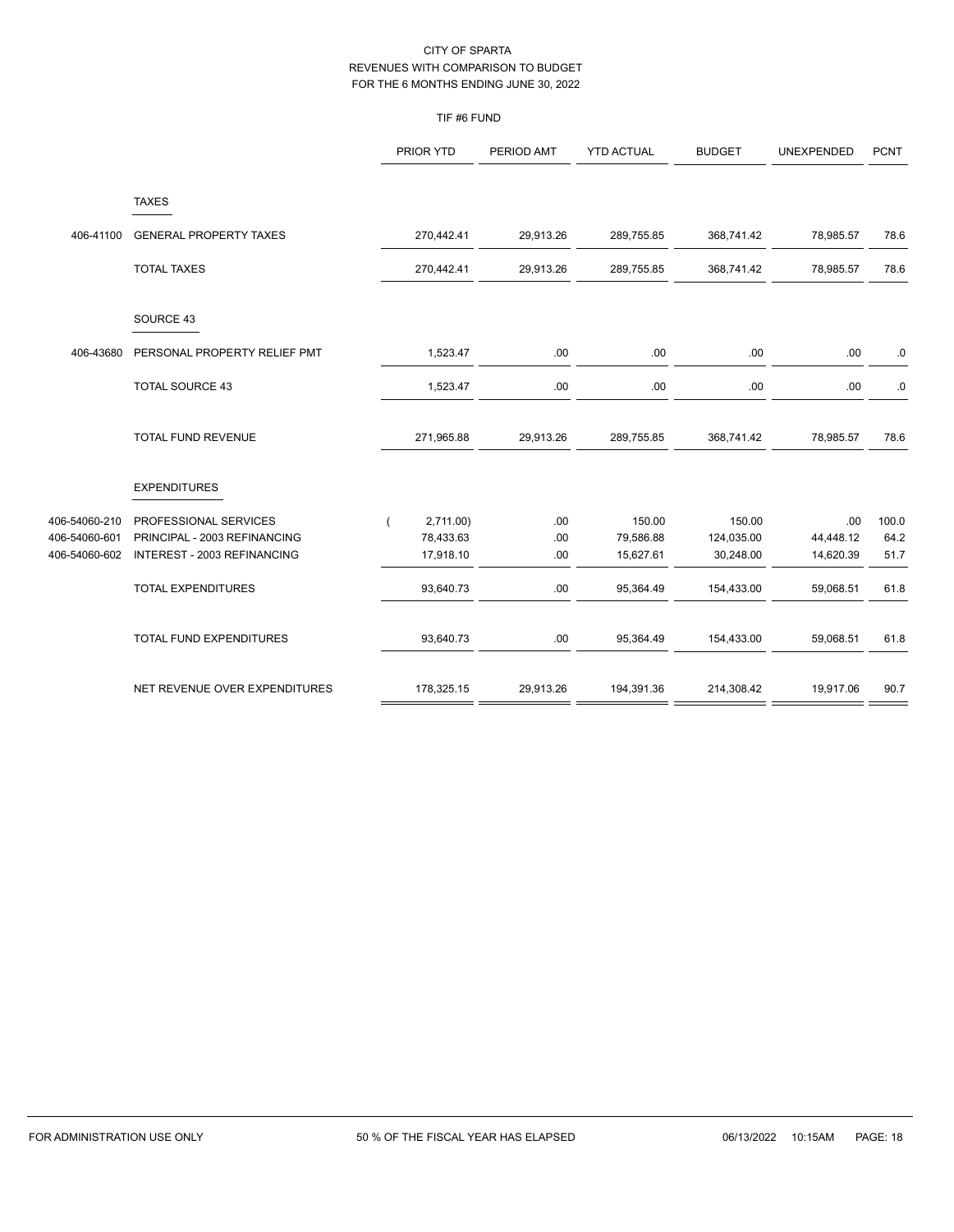## TIF #8 FUND

|               |                               | PRIOR YTD  | PERIOD AMT | <b>YTD ACTUAL</b>        | <b>BUDGET</b> | UNEXPENDED          | <b>PCNT</b> |
|---------------|-------------------------------|------------|------------|--------------------------|---------------|---------------------|-------------|
|               | <b>TAXES</b>                  |            |            |                          |               |                     |             |
| 408-41100     | <b>GENERAL PROPERTY TAXES</b> | 238,819.12 | .00        | .00.                     | .00.          | .00.                | $\cdot 0$   |
|               | <b>TOTAL TAXES</b>            | 238,819.12 | .00        | .00                      | .00           | .00                 | $\cdot$ 0   |
|               | SOURCE 43                     |            |            |                          |               |                     |             |
| 408-43680     | STATE EXEMPT COMPUTER PAYMENT | 27,568.67  | .00        | .00                      | .00           | .00                 | ${\bf .0}$  |
|               | <b>TOTAL SOURCE 43</b>        | 27,568.67  | .00.       | .00.                     | .00.          | .00                 | $\cdot 0$   |
|               | TOTAL FUND REVENUE            | 266,387.79 | .00        | .00.                     | .00.          | .00.                | $.0\,$      |
|               | <b>EXPENDITURES</b>           |            |            |                          |               |                     |             |
| 408-54080-210 | PROFESSIONAL SERVICES         | 150.00     | .00        | 150.00                   | .00(          | 150.00)             | $\cdot$ 0   |
|               | TOTAL EXPENDITURES            | 150.00     | .00.       | 150.00                   | .00.          | 150.00)<br>$\left($ | $.0 \,$     |
|               | TOTAL FUND EXPENDITURES       | 150.00     | .00        | 150.00                   | .00(          | $150.00$ )          | ${\bf .0}$  |
|               | NET REVENUE OVER EXPENDITURES | 266,237.79 | .00.       | $150.00$ )<br>$\sqrt{ }$ | .00           | 150.00              | 0.          |